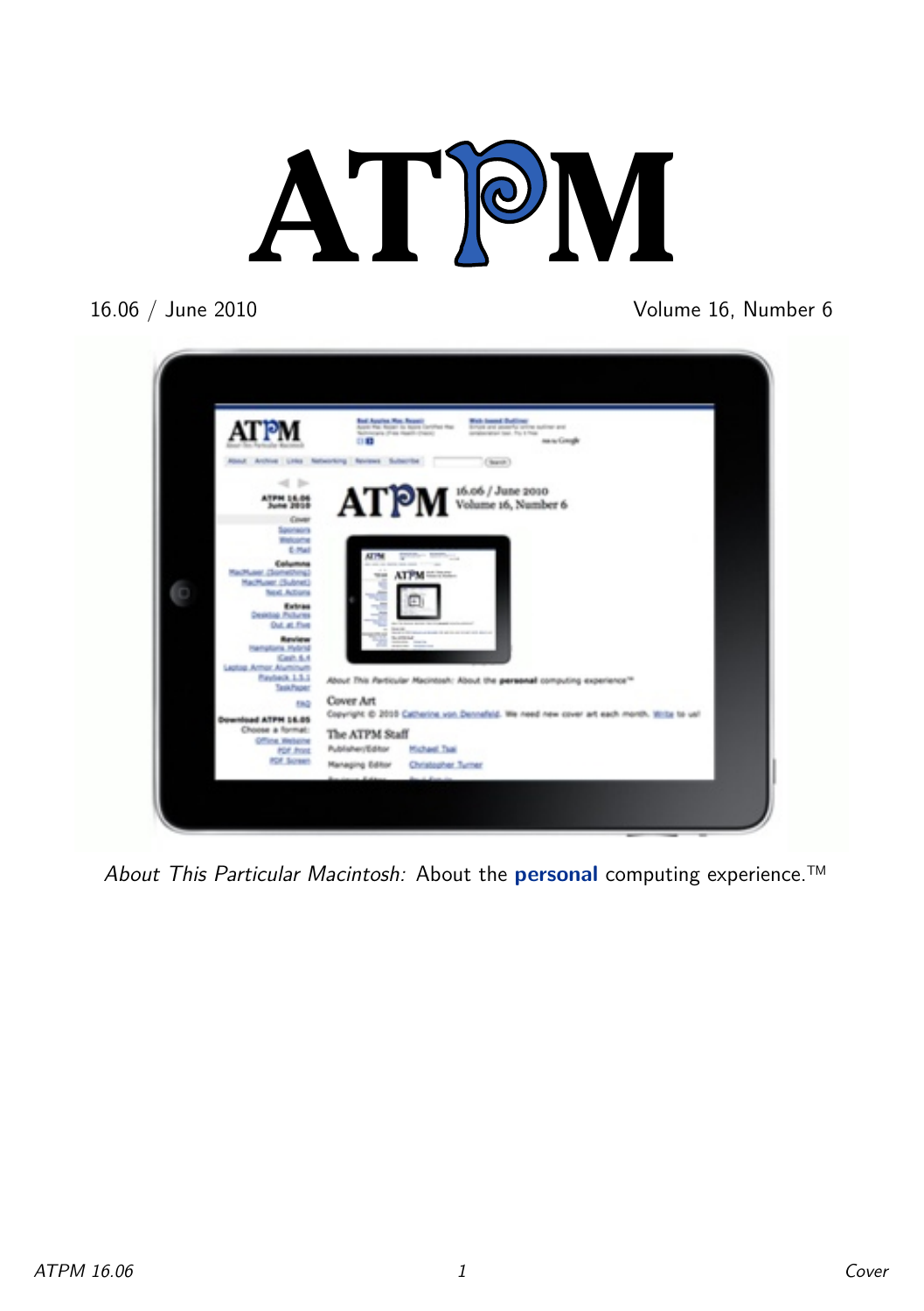### **Cover Art**

Copyright © 2010 [Grant Osborne.](http://www.basenotes.net) We need new cover art each month. [Write](mailto:cover-art@atpm.com) to us!

### **The ATPM Staff**

| Publisher/Editor     | Michael Tsai        |
|----------------------|---------------------|
| Managing Editor      | Christopher Turner  |
| Reviews Editor       | Paul Fatula         |
| Web Editor           | Lee Bennett         |
| Copy Editors         | Chris Lawson        |
|                      | Linus Ly            |
|                      | Ellyn Ritterskamp   |
|                      | <b>Brooke Smith</b> |
|                      | Vacant              |
| Webmaster            | Michael Tsai        |
| Beta Testers         | The Staff           |
| Contributing Editors | Eric Blair          |
|                      | Ed Eubanks Jr.      |
|                      | Matthew Glidden     |
|                      | <b>Andrew Kator</b> |
|                      | Robert Paul Leitao  |
|                      | Wes Meltzer         |
|                      | Sylvester Roque     |
|                      | Mark Tennent        |
|                      | Evan Trent          |
|                      | <u>Frank H. Wu</u>  |

*Vacant*

### **Artwork & Design**

| Layout and Design | Michael Tsai           |
|-------------------|------------------------|
| Web Design        | Simon Griffee          |
| Cartoonists       | Matt Johnson, Linus Ly |
| Blue Apple Icons  | Mark Robinson          |
| Other Art         | RD Novo                |
| Graphics Director | Vacant                 |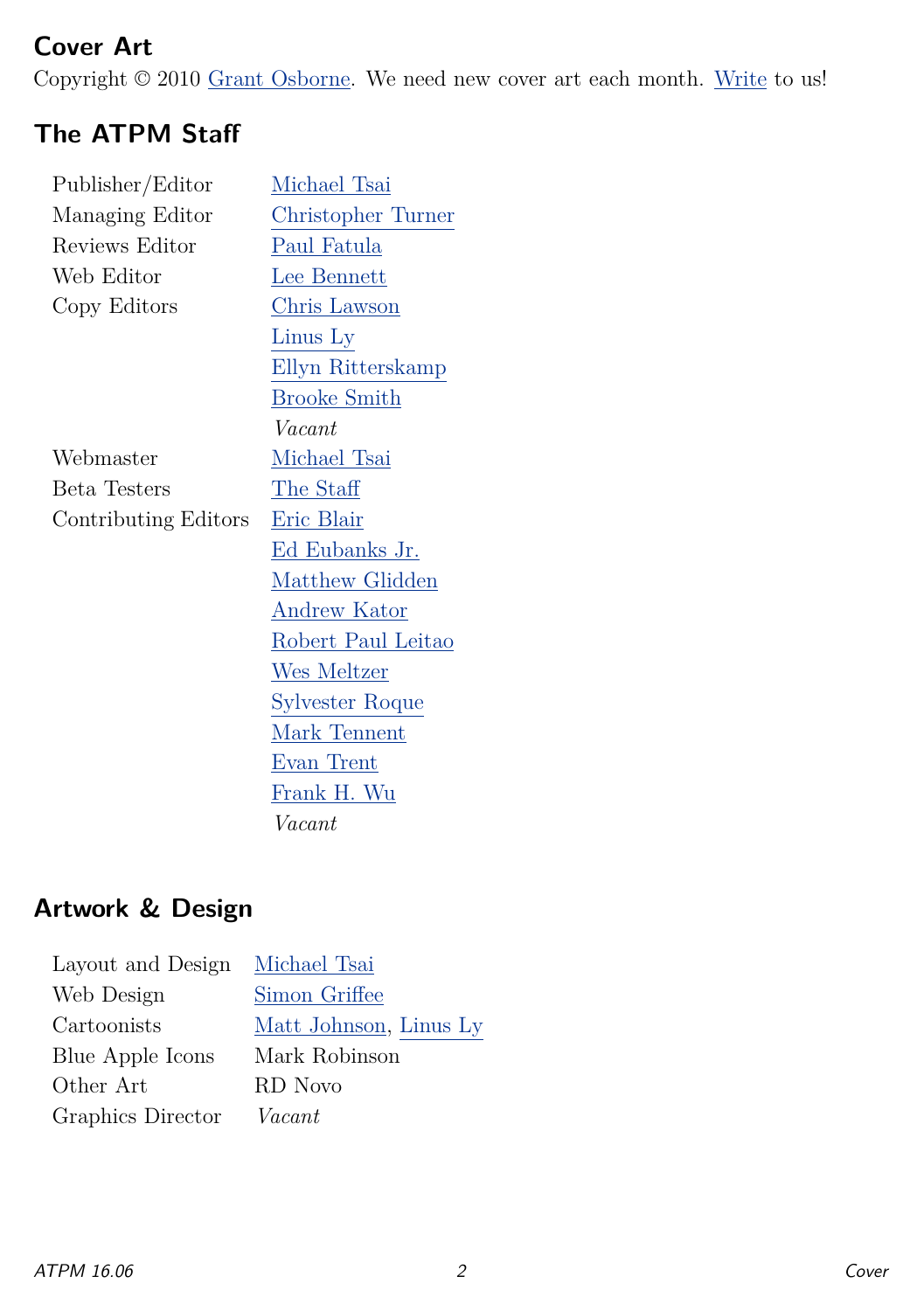### **Emeritus**

RD Novo, Robert Madill, Belinda Wagner, Jamal Ghandour, Edward Goss, Tom Iovino, Daniel Chvatik, Mike Shields, Grant Osborne, Gregory Tetrault, Raena Armitage, Johann Campbell, David Ozab, Ted Goranson, Andrew Kator, Charles Ross.

### **Contributors**

Lee Bennett, Matt Johnson, Robert Paul Leitao, Sylvester Roque, Mark Tennent, Christopher Turner, Frank H. Wu, *Macintosh users like you*.

### **Subscriptions**

Sign up for **free** subscriptions using the [Web form.](http://www.atpm.com/subscribe/)

### **Where to Find ATPM**

Online and downloadable issues are available at the ATPM [Web Site.](http://www.atpm.com) ATPM is a product of atpm, Inc. © 1995–2010. All Rights Reserved. ISSN: 1093-2909.

### **Production Tools**

Acorn, Apache, AppleScript, BBEdit, Docutils, DropDMG, FileMaker Pro, Git, Graphic-Converter, LATEX, make, Mailman, MySQL, Name Mangler, optipng, PyMesh, PyObjC, Python, rsync, Snapz Pro X, ssh, TextMate.

### **Reprints**

Articles, original art, and desktop pictures may not be reproduced without the express permission of the author or artist, unless otherwise noted. You may, however, print or distribute copies of this issue of ATPM as a whole, provided that it is not modified in any way. Authors may be contacted through ATPM's editorial staff, or at their e-mail addresses, when provided.

### **Legal Stuff**

*About This Particular Macintosh* may be uploaded to any online area or included on a CD-ROM compilation, so long as the file remains intact and unaltered, but all other rights are reserved. All information contained in this issue is correct to the best of our knowledge. The opinions expressed in ATPM are not necessarily those of the entire ATPM staff. Product and company names and logos may be registered trademarks of their respective companies. Thank you for reading this far, and we hope that the rest of the magazine is more interesting than this.

*• • •*

Thanks for reading ATPM.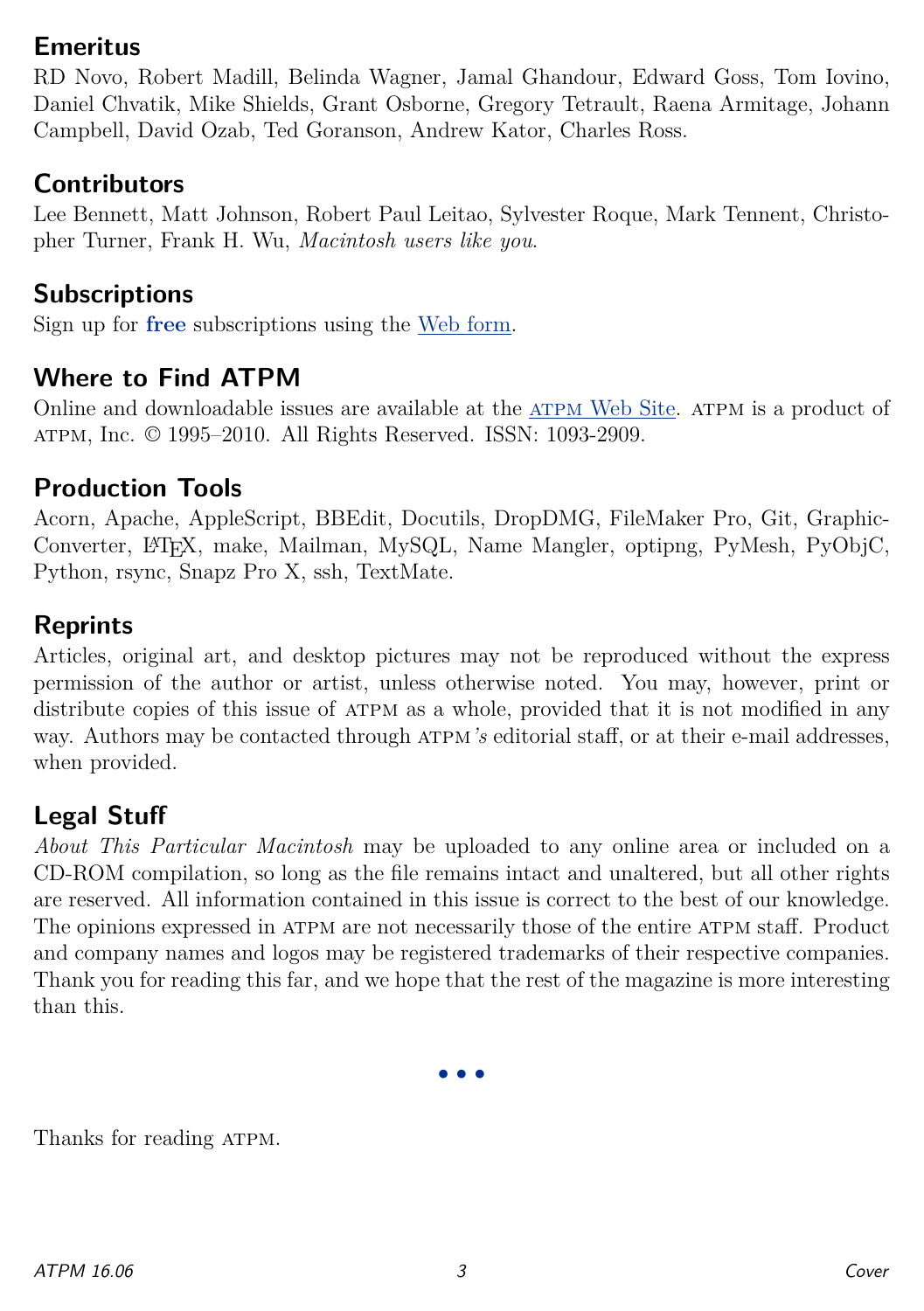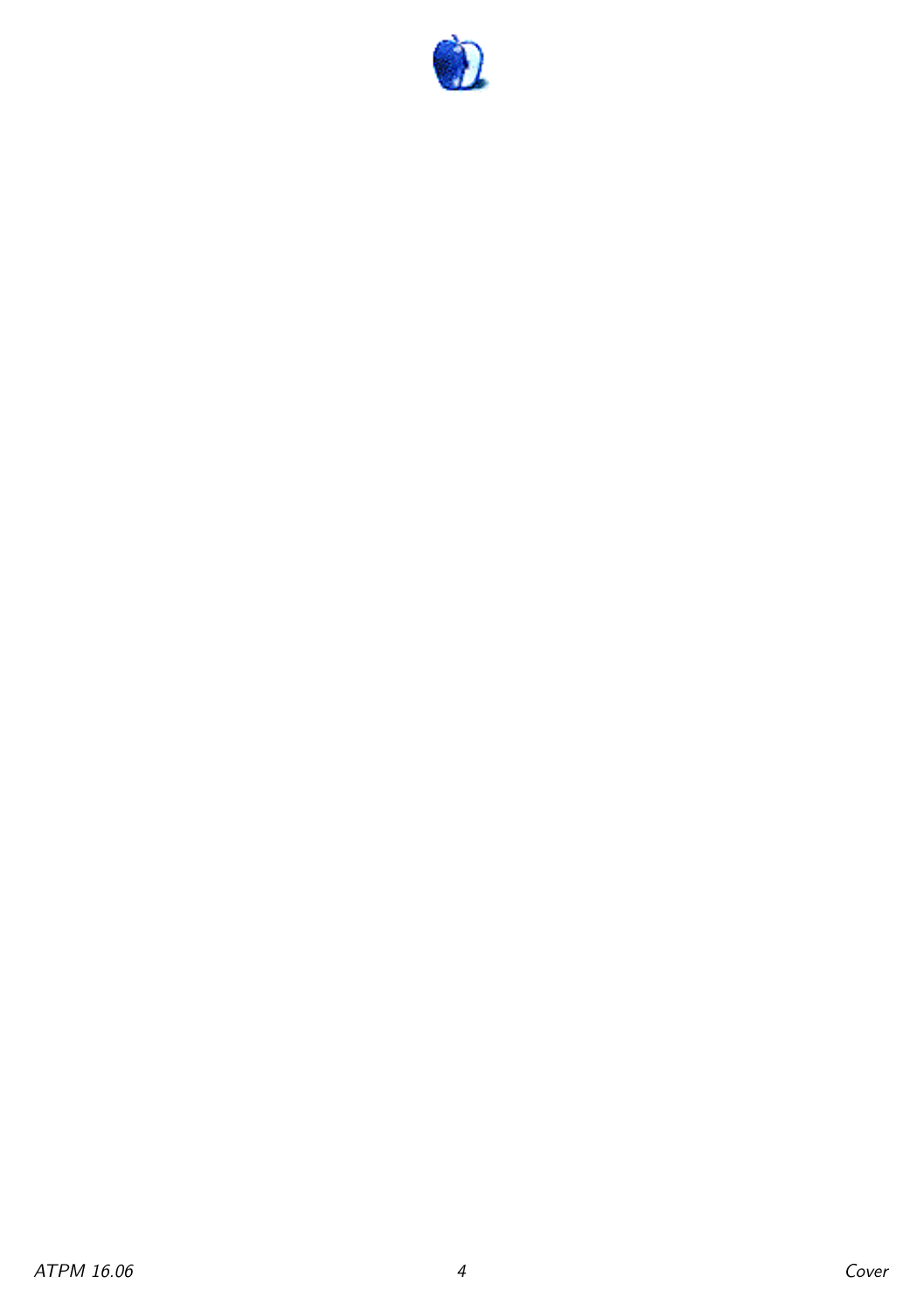### **Sponsors**

*About This Particular Macintosh* has been free since 1995, and we intend to keep it that way. Our editors and staff are volunteers with *real* jobs who believe in the Macintosh way of computing. We don't make a profit, nor do we plan to. Our aim is to produce a fiercely independent magazine, with multiple formats designed for easy reading rather than showing ads. The views expressed in these pages have always been our own, and to help prove it we do not accept direct sponsorships or advertising. We do, however, need to pay for our Web site and other expenses, so we rely on minimal advertising, sold indirectly via Google and Yahoo, as well as the support of ATPM readers who shop at [Amazon.com](http://www.amazon.com/exec/obidos/redirect-home/aboutthisparticu) using our link.

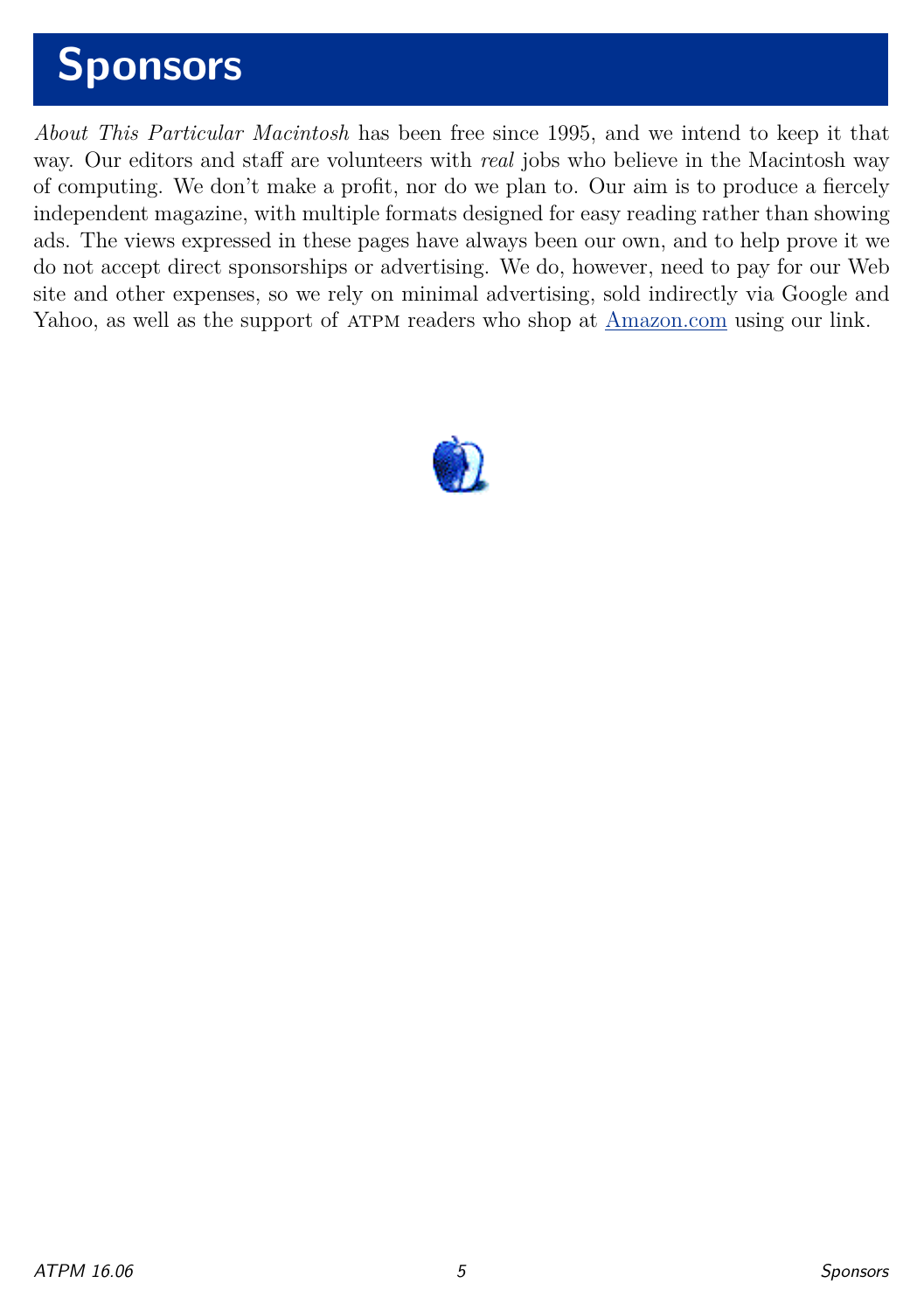### **Welcome**

**by Robert Paul Leitao, [rleitao@atpm.com](mailto:rleitao@atpm.com)**

Welcome to the June issue of *About This Particular Macintosh!* There's a lot to cover in this month's issue, as summer soon begins and the fourth-generation iPhone nears its much-anticipated release. Please join us this month and every month as we continue to chronicle what we call "the personal computing experience."

### **WWDC**

On June 7th, the curtain rises on Apple's annual Worldwide Developers Conference. This annual event has taken on increased significance due to Apple's departure from active involvement in IDG's annual Macworld Conference and Expo.

Mac enthusiasts eagerly await news of a release date for the fourth-generation iPhone and indications from Apple about how many iPads have been sold. Registrations for this year's conferences are already sold out.

### **Google v. Apple**

At this year's Google I/O developer event held in May, representatives of the search giant and maker of the Android and Chrome operating systems launched a series of verbal salvos at Apple, the iPhone OS, and Apple's position in the smartphone market.

What had once been a warm relationship between Google and Apple has fast become a contentious one, as both companies position for long-term growth in the mobile digital device markets. Although Google and Apple are traveling different paths to establish leadership in these markets, the two companies are destined to be fierce competitors in the years ahead.

### **Apple v. Microsoft**

At the close of the final trading day of May, Apple's share price (Ticker Symbol: AAPL) rested at \$256.88, giving the company a market capitalization of \$233.74 billion. Microsoft's market cap (or sum value of all shares outstanding) sat at \$226.11 billion.

For those of us who have followed the often bitter rivalry between Apple and Microsoft, this juxtaposition in market value is worthy of note. As publicly traded American companies, only Exxon Mobil commands a higher market value than Apple at this time.

Under the leadership of CEO Steve Jobs, Apple's success in the handheld digital device markets with the iPod, the iPhone, and now the iPad has erased the effects of Apple's fall from prominence in the mid 1990s when a succession of CEOs failed to return the company to its former glory. Apple's resurgence during the first decade of the new century and its continuing development of exciting new products is reflected in the company's market value.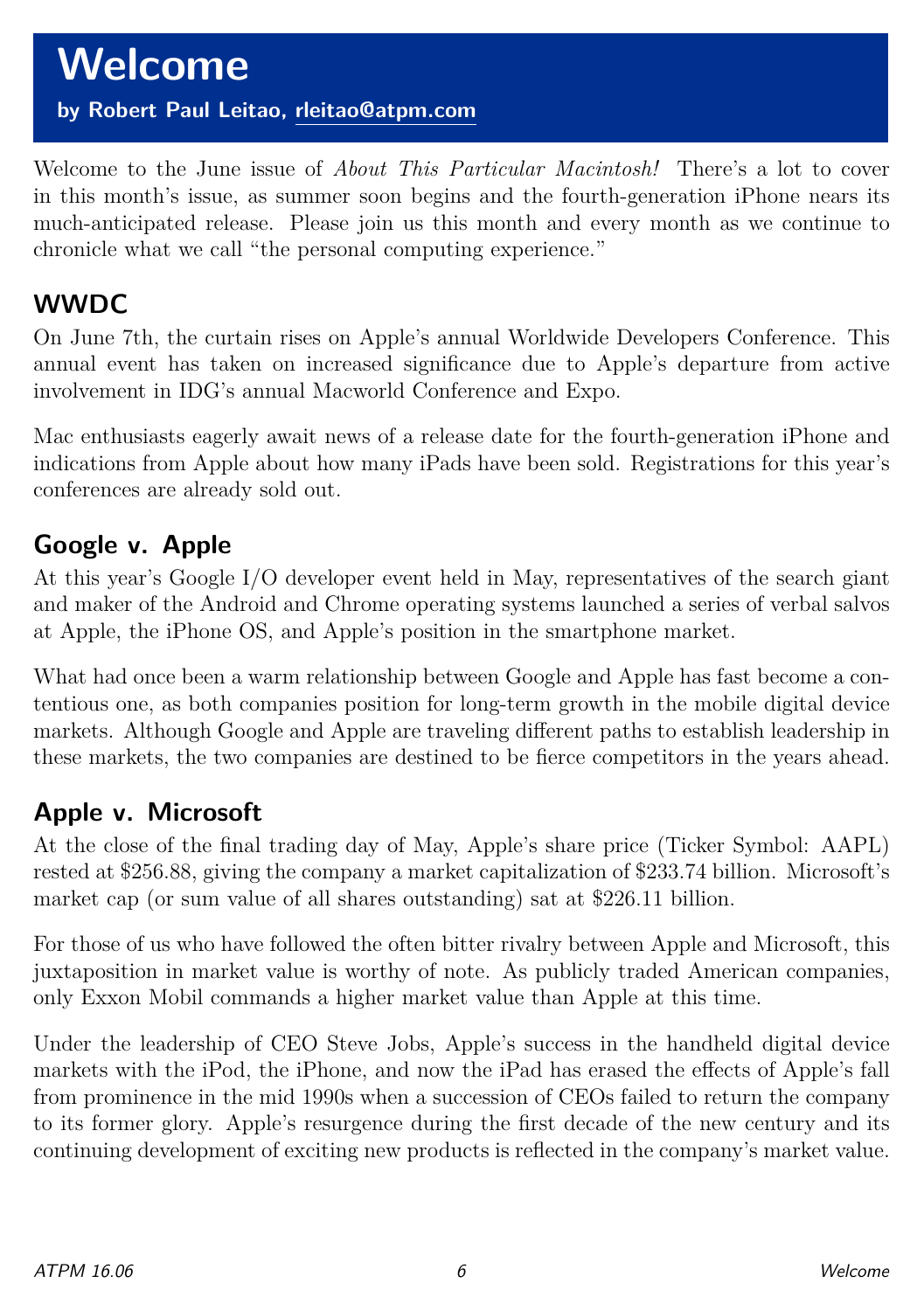### **Microsoft v. Google**

If there are enterprises inclined to be economic foes, they are Microsoft and Google. Both of these enterprises are creators of operating systems, both offer Web search services, and both are pushing hard and pushing at each other in the productivity solutions market.

Apple is ironically positioned between its old foe and its new one and is both partner and combatant with each party. Microsoft has stumbled in the iPhone era, and its response to the iPhone OS and Google's Android OS will come to market this fall. Watch for Apple to move adroitly over the next few months as the natural rivalry between Microsoft and Google comes into view. Google is working to release the Chrome OS for netbooks, while Microsoft arms itself to compete with Google in Web search services.

### **The iPad**

At press time, the iPad was making its debut in select international markets. The early success of Apple's new digital device has pleasantly surprised even some of the the most optimistic Apple product enthusiasts. The iPad is accelerating the development of a new class of iPhone OS apps to take advantage of the device's comparatively large screen real estate and to exploit the consumer migration to highly mobile digital devices.

The editors of ATPM are following the happenings in the fast-moving market for iPhone OS devices, apps, and even the new world of mobile device advertising. We are excited about the new technologies being developed and the new products that will continue to emerge. We thank you for joining us each month and look forward to bringing you our unique style of views, news, and reviews as we all begin our summertime adventures.

Our June issue includes:

### **[MacMuser: Streaming Abdabs](http://www.atpm.com/16.06/macmuser-streaming.shtml)**

"Yes, Apple products can be expensive and on the surface might seem lacking when compared with similar devices. On the other hand, they integrate together so easily and have a brand identity and appearance unmatched by others. But it is going to be the easy access to the iTunes Store that will be the most expensive part."

### **[MacMuser: Stuffed, Compacted, and Doubled](http://www.atpm.com/16.06/macmuser-stuffed.shtml)**

Mark Tennent ponders the art of file compression.

### **[Segments: The iPad Goes to School](http://www.atpm.com/16.06/ipad-school.shtml)**

Sylvester Roque has an evil plan to create an army of iPad-carrying minions.

### **[Segments: To iPad or Not to iPad?](http://www.atpm.com/16.06/ipad-meetings.shtml)**

Frank Wu is learning it takes discipline to leave his iPad alone.

### **[Desktop Pictures: Space Shuttle Smoke](http://www.atpm.com/16.06/desktop-pictures.shtml)**

Lee Bennett shares several surreal-looking images of smoke left behind by the STS-131 Space Shuttle launch.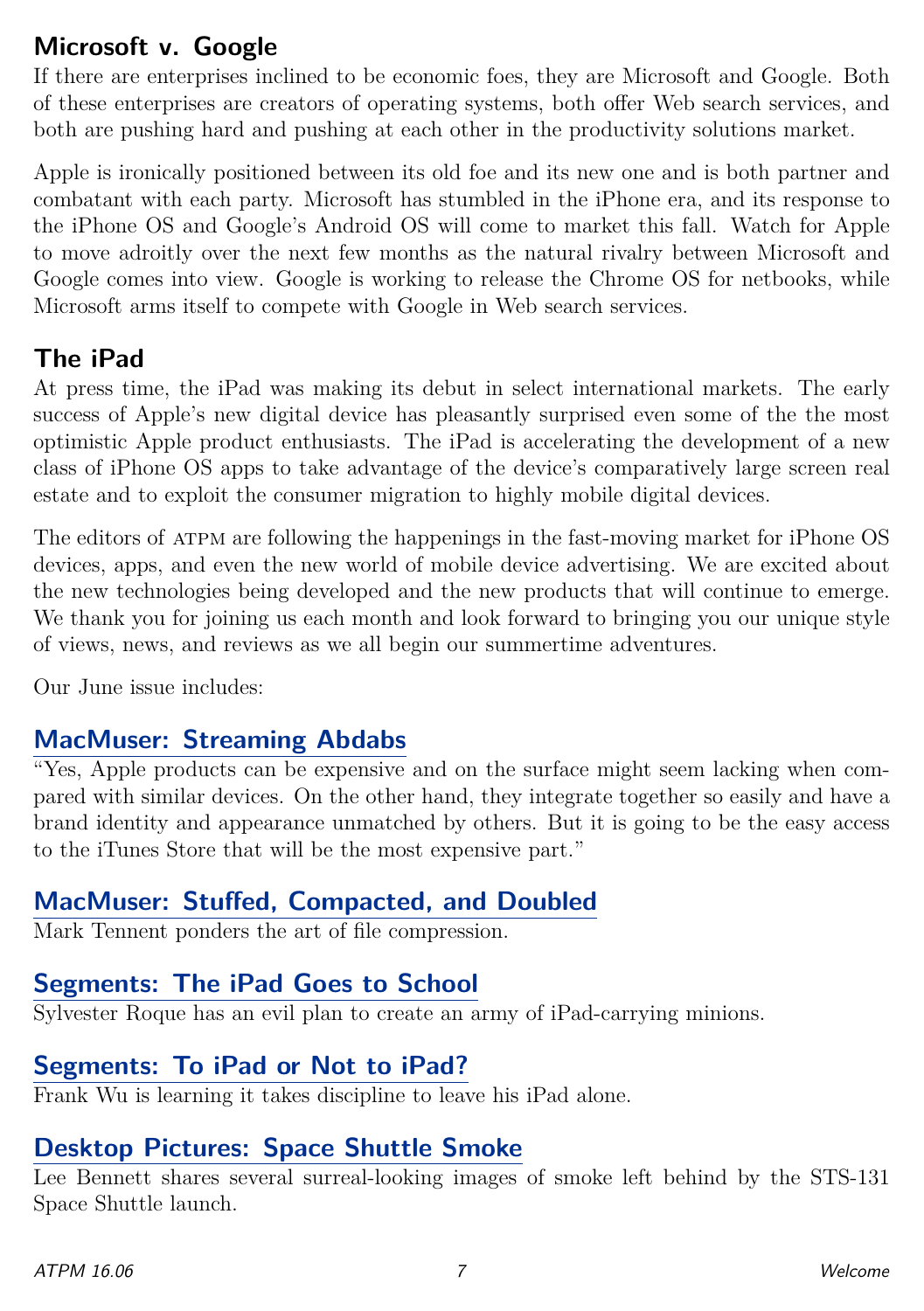### **[Out at Five](http://www.atpm.com/16.06/out-at-five.shtml)**

Matt Johnson's new series, *Out at Five,* looks at the workplace and its boundaries from all angles, revolving around many of the same characters from his former series, *Cortland.*

### **[Review: Window Mount for Apple iPhone 3G/3GS](http://www.atpm.com/16.06/window-mount.shtml)**

Chris Turner has found a straightforward, no frills, no worry windshield suction cup mount for his iPhone.

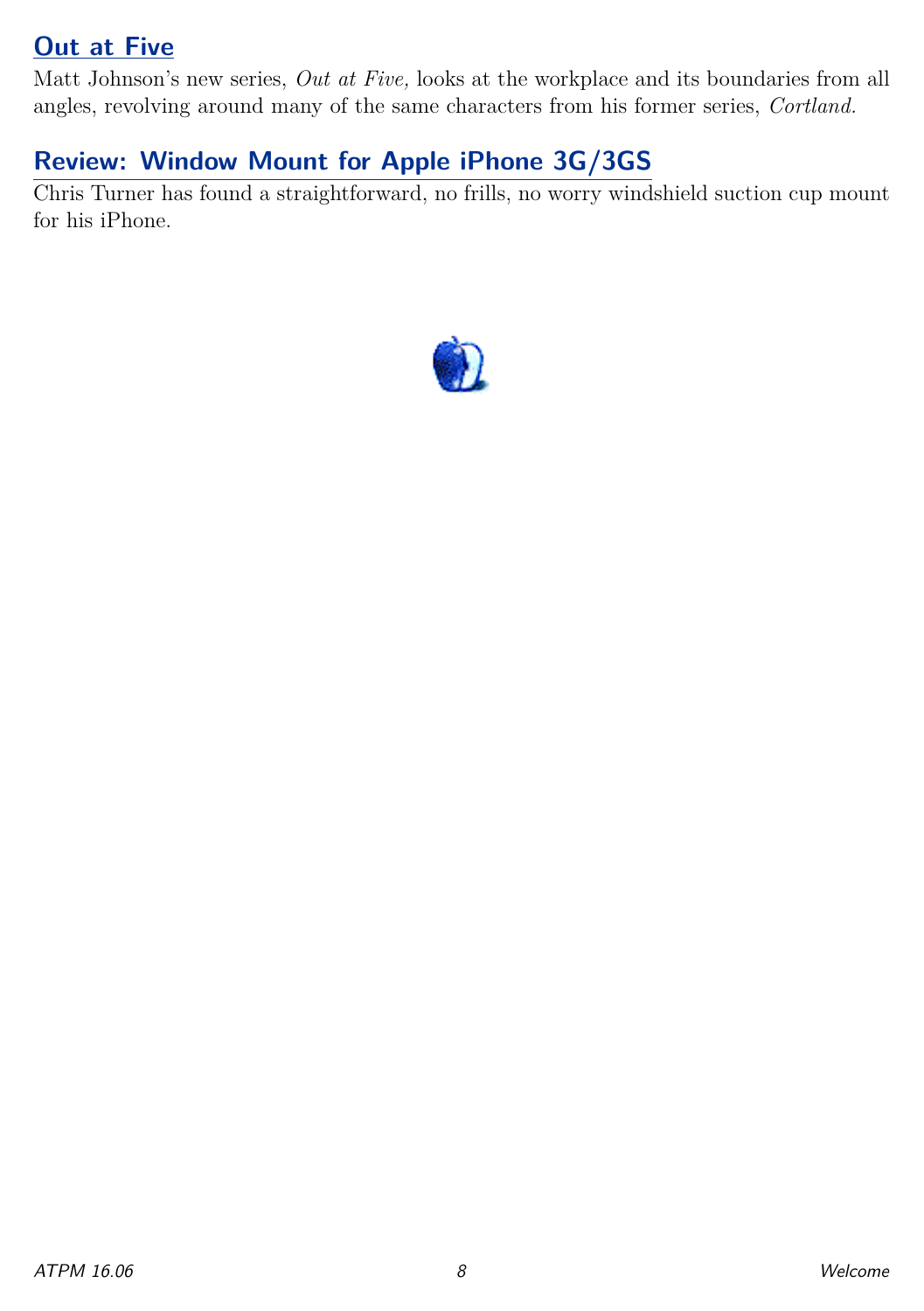### **E-Mail**

### **[TaskPaper](http://www.atpm.com/16.05/taskpaper.shtml)**

I use TaskPaper and like it despite its lack of scheduling. That is because I have a fairly monotonous weekly routine. I would be very interested in hearing from anyone who is using TaskPaper for things other than a task manager. Is anyone using it as a snippet collector for example?

*—durbrow*

In combination with a tagging application, Yep, I now use TaskPaper for all my miscellaneous notes everywhere on my computer. Why? Because when I used paper, I always created my notes in the typical outline form, just like TaskPaper does.

*• • •*

Using Yep I keep track of all TaskPaper documents. I don't sync them with my iPhone; they're just notices usually residing with a project of some kind.

I do sync the few I'm currently working on, and my general errands and todo lists. I never know when inspiration may strike.

For those lightning strike ideas, then [WriteRoom](http://www.atpm.com/12.09/writeroom.shtml) enters the picture on both my iMac and my iPhone.

*—Terry Norton*

*• • •*

I like your take on TaskPaper and your enthusiasm for it very much. I referenced this in my post today: [Break Up Your App Consistency.](http://builttobe.typepad.com/destroyed/2010/05/break-up-your-app-consistency.html)

*—Craig Swanson*

*• • •*

TaskPaper is, by far and above, the favorite application on my iPod touch. I use it primarily to jot down ideas about books I'm working on. For that it is perfect. You mention that but you fail to explain why that is so.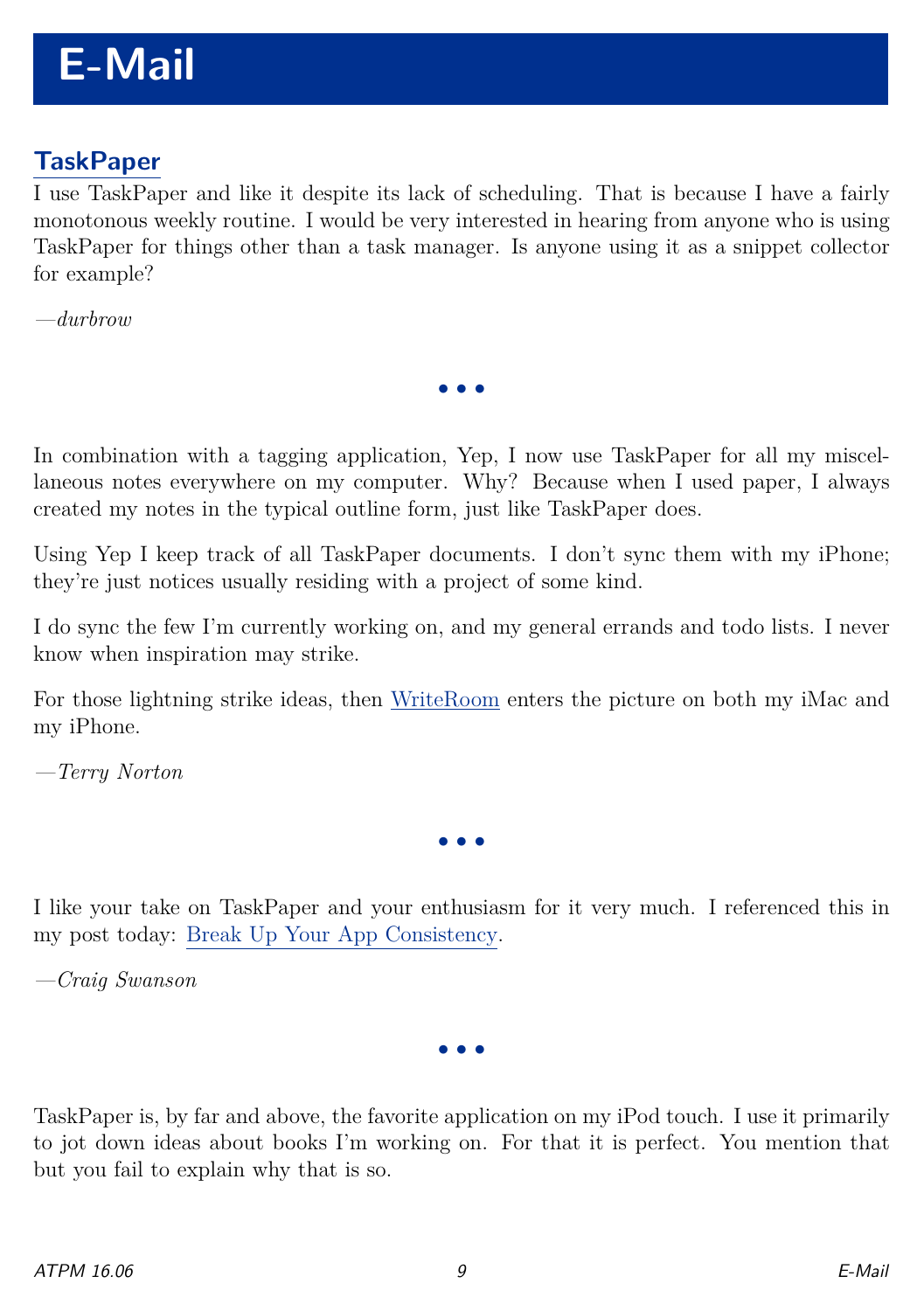One of TaskPaper's most marvelous features is the auto-synching between the iPhone and Mac versions. Any note I take down on my Touch will appear on my iMac and MacBook without my having to remember to do anything. As hassle prevention, that feature alone is worth its weight in gold.

I've toyed with Things and similar products, but I find that by trying to hard to be good to-do list managers, they've become poor idea managers. By being more general, TaskPaper works better for managing notes and ideas.

*—Mike Perry*

### **["Something" in the Way We Work](http://www.atpm.com/16.05/macmuser-something.shtml)**

Of course no one will use Mac. (grin)

Everyone knows everyone uses Windows, and Windows is the most successful computer system in the world!

Seriously, from your company experience, it begins to look as if much of the small-business computer infrastructure in this country is degrading, i.e., to upgrade to Windows 7 you must replace the existing hardware (most older XP machines cannot run well under Windows 7); then upgrade or replace the office software; then retrain the users and the support staff. I'd guess this is a time and financial burden most small businesses will not opt into, but eventually will be forced into.

*—aka Graybyrd*

Dude, I'm a Mac guy since 1985 and I'm trying to help you when I say, "Don't be 'that guy.'"

*• • •*

*—Patrick*

Go to [Ultimate Boot CD,](http://www.ultimatebootcd.com) download the ISO image, and burn a CD. Boot the Windows machine with the CD, select offline password editing, and reset the password.

*• • •*

*—Edward W. Baptist*

### **[Laptop Armor Aluminum](http://www.atpm.com/16.05/laptop-armor.shtml)**

But I thought the whole point of aluminium suitcases was that they get dented and scratched. . .it all adds to the "world traveler" image!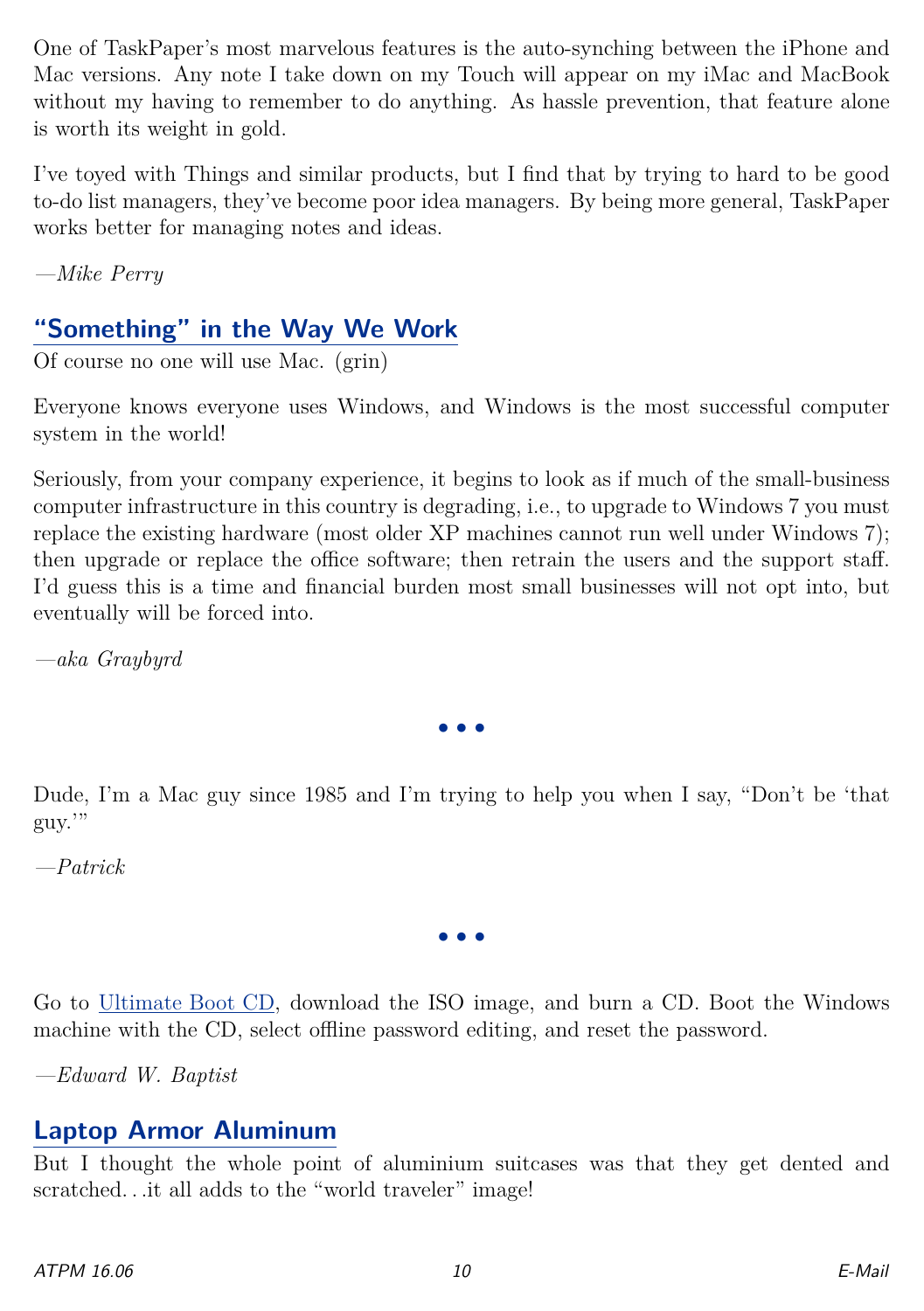I had one of these for a 13<sup>n</sup> MacBook and really liked it: very robust and good looking, and it encouraged me not to take too much junk along.

*—Julian Templeman*

We'd love to hear your thoughts about our publication. We always welcome your comments, criticisms, suggestions, and praise. Or, if you have an opinion or announcement about the Macintosh platform in general, that's OK too. Send your e-mail to [editor@atpm.com.](mailto:editor@atpm.com) All mail becomes the property of ATPM and may be edited for publication.

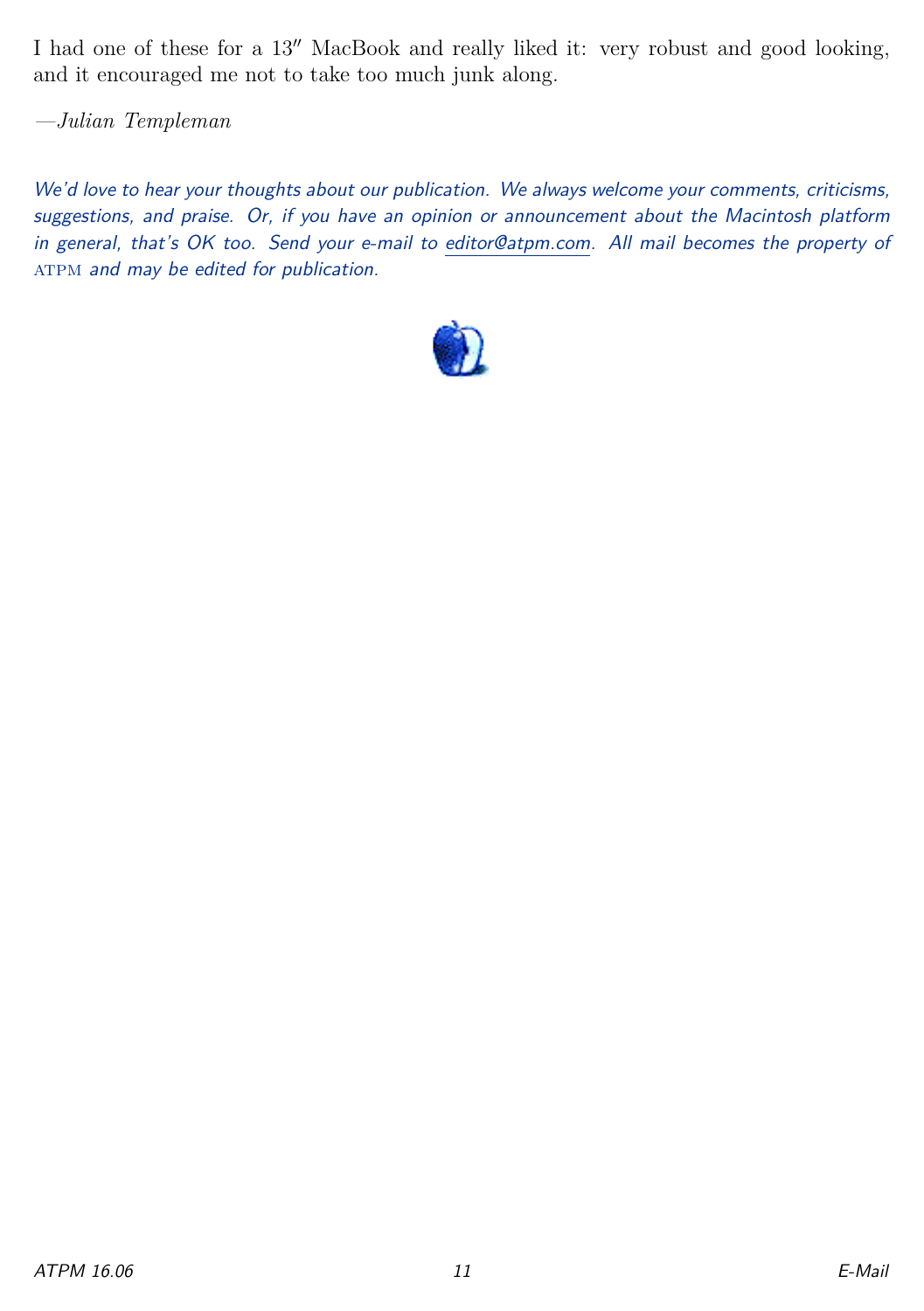### **Streaming Abdabs**

People are funny where Apple is concerned. For example: Martin, our ISP, is so vehemently anti anything Apple that he refuses to let iPhones send mail from their owners' accounts on his servers. iPhones can receive mail but not reply to it unless they have an account elsewhere whose SMTP server lets iPhone mail through—which is probably nearly all of them. Martin has no problem with other smartphones, just Apple's. It seems the most rabid stances taken in any discussion about Apple comes from those against rather than the so-called fanboys.

Let's face it: the firm is only a brand of products, albeit ones I particularly like. I shop in Waitrose and Marks and Sparks but don't get in a tizzy because one shop won't stock the other's brands. When I make the occasional foray into other supermarkets, on the whole they seem pretty similarly priced for the same quality of products, with Sainsbury's often more expensive. The Microsofts of the UK supermarket world are perhaps Tesco, Lidl, Asda, and Aldi. Brands whose shops I can't remember the last time I went into.

### **Long Time Coming**

With that in mind, it has taken us a long time to decide to buy an Apple TV. We tried various alternatives. Most mean plugging a laptop into the TV, with the paraphernalia that involves it left all our [EyeTV](http://www.atpm.com/14.07/eyetv.shtml) recordings unwatched. Other pieces of digital chippery have come and gone: cheap media players, Blu-ray and DVD players unable to display recordings without stuttering, various streaming software. All have drawbacks.

Apple TV is expensive in the UK; it has never dropped to the same price as in the US, some 60 pounds (\$86) cheaper, and the hard disk seems miserly if you think of it as a storage medium for recordings. One recent review we read went through all this, but explained that it really is a media streaming device to play iTunes-compatible recordings. Anything in our iTunes libraries can be played on an Apple TV via Ethernet.

### **24 Hours**

That clinched it: all last week one Mac worked 24 hours a day converting EyeTV recordings to Apple TV format while we waited for the courier. Setting up was almost brainlessly easy, and the results are perfect on our 32-inch LCD TV. The operating system is the best we've seen on any digital media player, yet the remote control has only six buttons.

TV shows and films now stream wirelessly from iTunes, as do pictures from iPhoto and Web sites such as YouTube and Flickr. Get bored with those, and there are Internet radio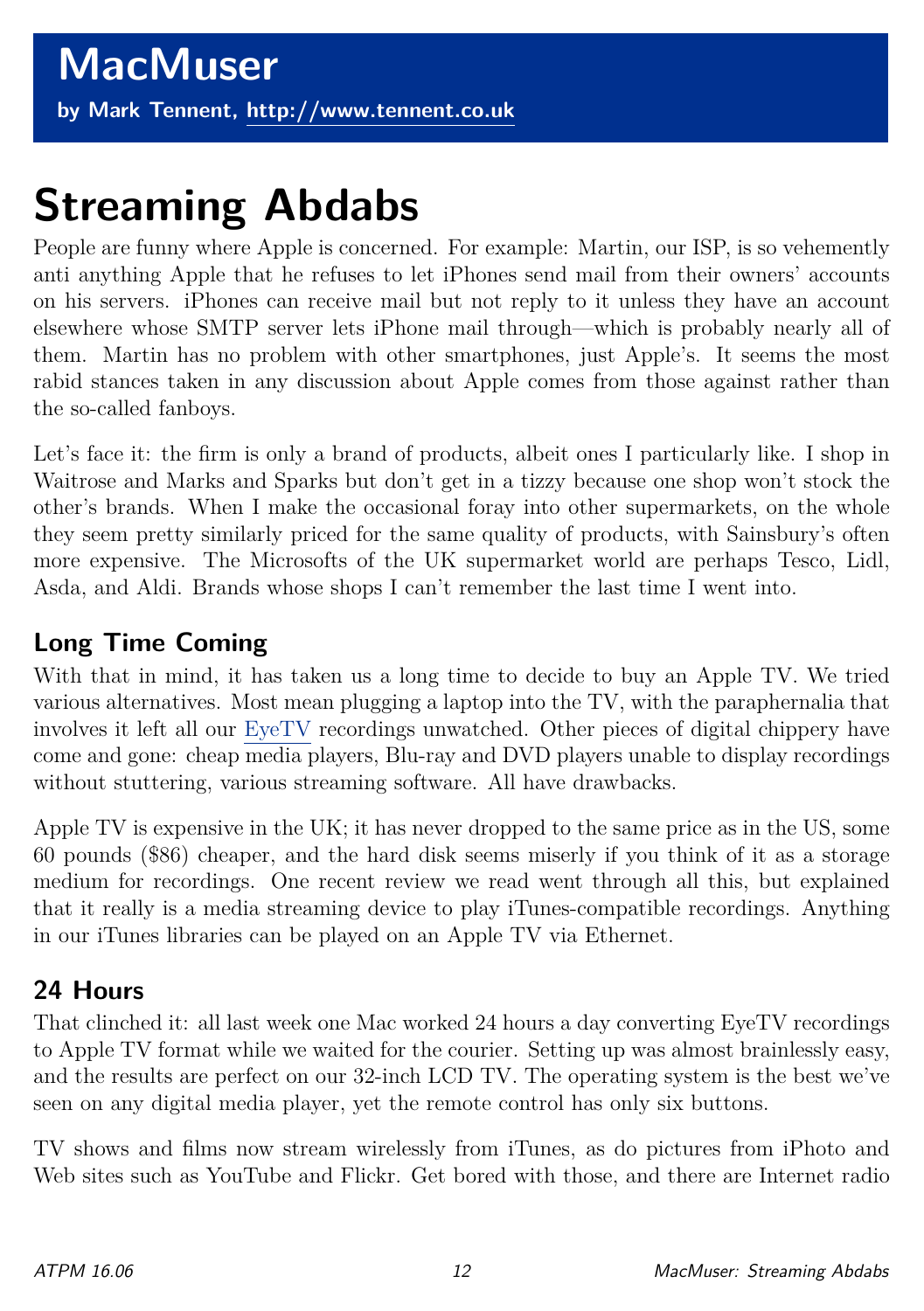stations, podcasts, free to view TV shows—plus downloads from the iTunes Store. We never really got into renting movies, but with them so easily to hand, we probably will.

Which is, of course, the problem. Yes, Apple products can be expensive and on the surface might seem lacking when compared with similar devices. On the other hand, they integrate together so easily and have a brand identity and appearance unmatched by others. But it is going to be the easy access to the iTunes Store that will be the most expensive part. Like our Macs, iPhones, and iPods, now stuffed to the brim with applications, podcasts and music, our Apple TV will undoubtedly start downloading movies and TV series.

Unless Martin, our ISP, does us a favour and stops Apple TVs from accessing the Internet.

Copyright © 2010 [Mark Tennent.](http://www.tennent.co.uk)

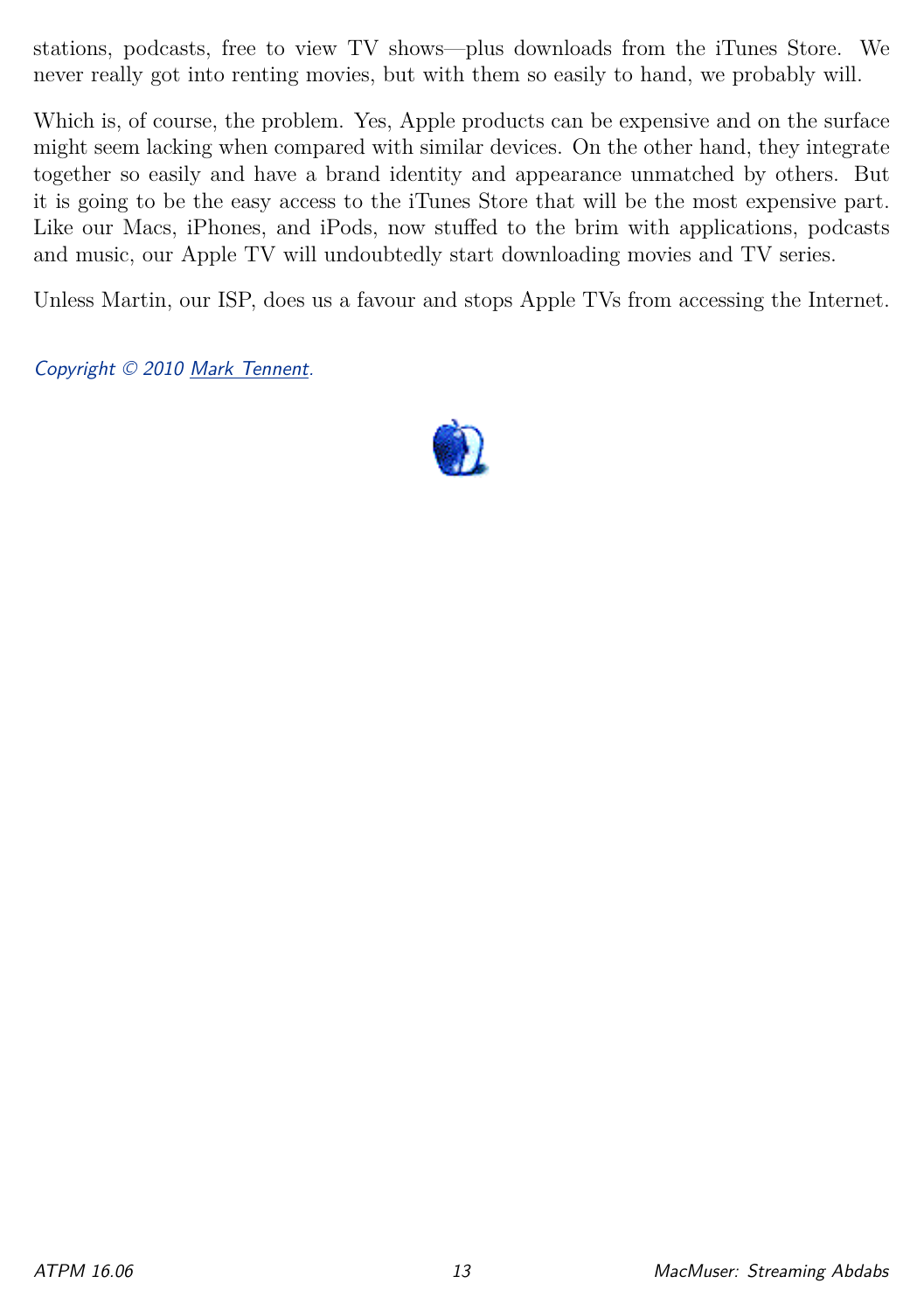### **Stuffed, Compacted, and Doubled**

Who'd have thought it? Most of the time it just sits there doing very little. Type top into Terminal to see it, feet up and half asleep, waiting for us to titillate its silicone synapses. Even doing heavy Photoshopping or similar graphics stuff, the CPU uses less than 1%.

Currently, all eight cores are running at 110% but still leaving room to scribble blogs, check e-mails, surf the Web, and so on. They are compressing video as fast as files are fed into iTunes and Elgato's Turbo.264, as well as exporting directly from [EyeTV.](http://www.atpm.com/14.07/eyetv.shtml) Now all we need are the hours to watch the weeks of films and TV shows we have in iTunes to play on our Apple TV.

Which is, we think, a box of silicone chippery that has been much [maligned](http://www.roughlydrafted.com/RD/RDM.Tech.Q1.07/147048D8-D8B7-45E7-9A97-3CD5B4C2B75A.html) and hope Apple extends its operating system before we take things into our own hands with [aTVFlash.](http://www.atvflash.com/) In our experience, the Apple TV does exactly what we wanted: stream digital media wirelessly from our huge storage disks in one room to our TV in another. Plus, it can also download rental movies or play slide shows of our digital images.

That's the problem with compression. You have files in one format and then need them in another. While our major Mac had been burning the candle at both ends to convert films from AVI to M4V H.264, my partner recently found that she needs older files uncompressed. She needs to open some QuarkXPress files, circa 1993.

In those days, we had a first-generation CD reader/writer. It took an hour to burn each disc, so you made sure the blank CDs were top quality or be prepared to face another hour of not touching your computer just in case it upset the disc-burning. The majority of our CDs from this era hold files archived to save space with utilities such as Compactor and [DiskDoubler;](http://www.atpm.com/2.06/page14.shtml) all of the files are now useless because we cannot decompress them.

We would never have thought that nearly two decades later optical media have become disposable, use-once-then-throw-away coasters. After years of trying to scare the birds off our veggies with long lines of silver spinners, we've accepted that they have no conceivable use other than data storage.

Nevertheless, on one CD she had stashed the file she needed. The file opened immediately in QuarkXPress 8, even though it was probably made with version 3.2, plus all the ancillary files from [Freehand](http://www.atpm.com/7.07/freehand.shtml) and the like.

It's funny to think that in 1998 Quark offered [to buy](http://news.cnet.com/Quark-says-bid-for-Adobe-rebuffed/2100-1001_3-214878.html) the then-struggling Adobe, which was laying off staff. The offer alone bucked Adobe's share price enough to help it survive. Quark took some stick for version 5, which I always liked because it ran flawlessly in Classic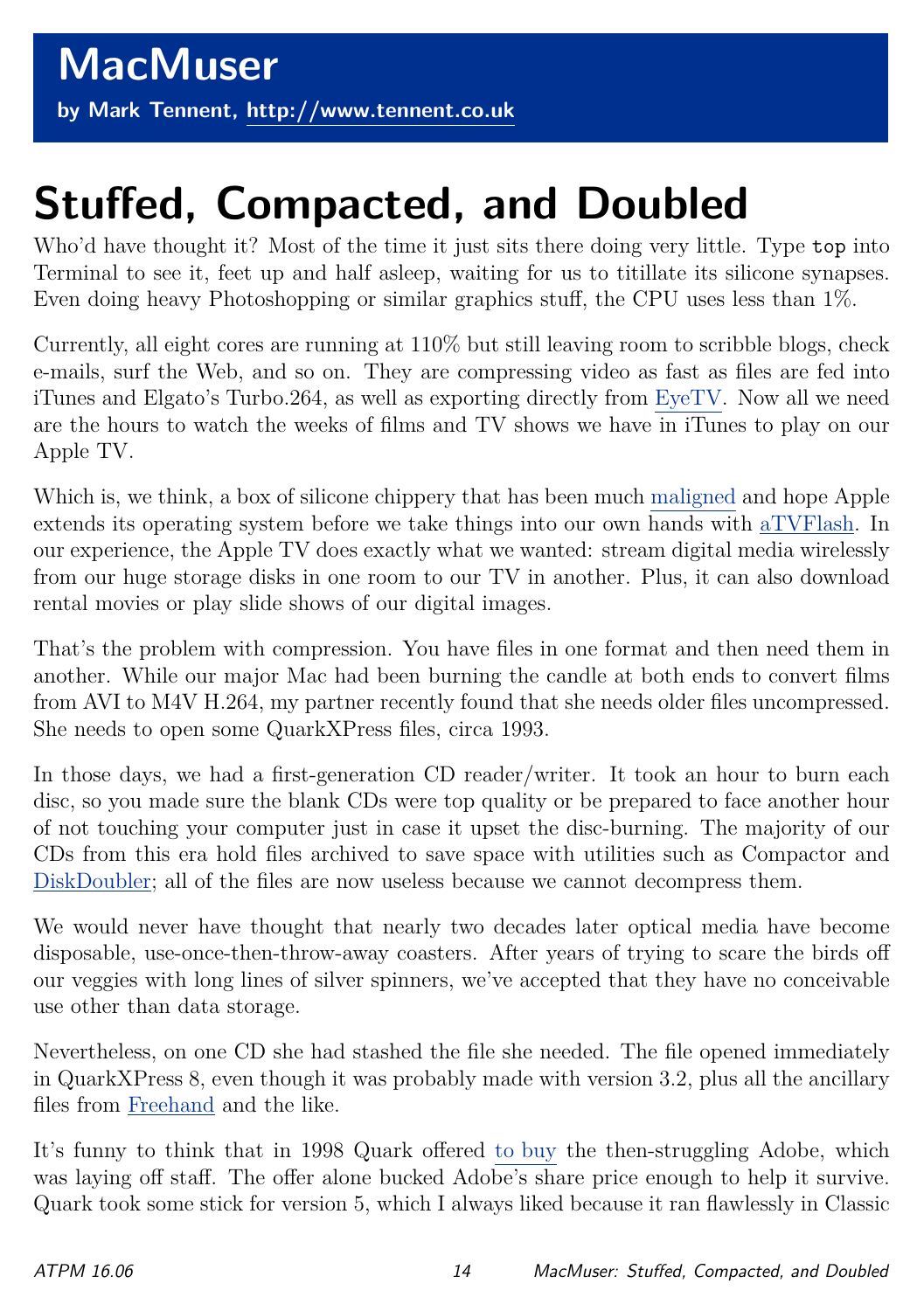under Mac OS X. But Adobe overtook with InDesign 2 and even now draws more suckers into paying the Adobe annual upgrade tax (ourselves included).

At least Quark's upgrades are free, or cost about a hundred quid (\$145) if you buy early.

Copyright © 2010 [Mark Tennent.](http://www.tennent.co.uk)

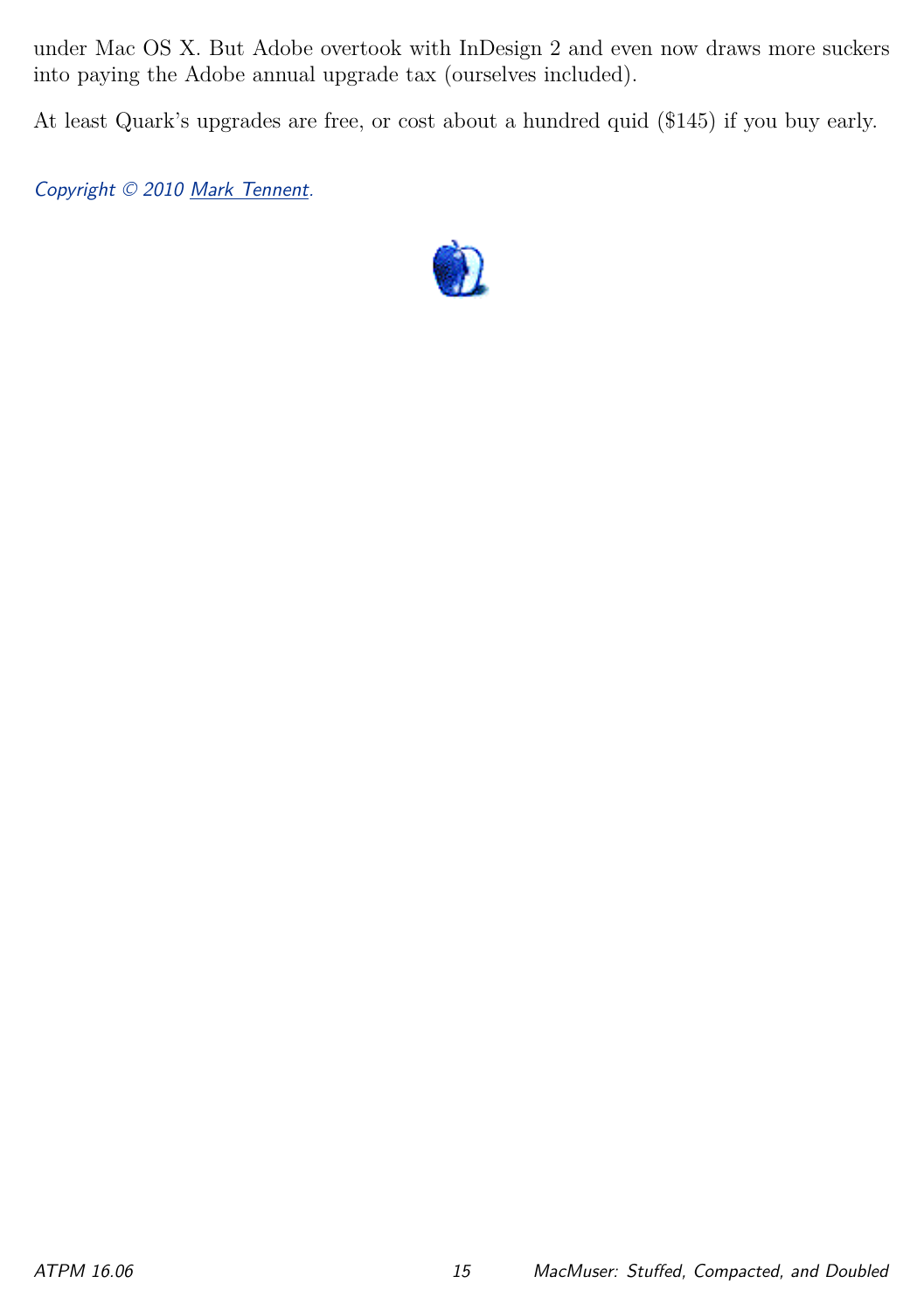**by Sylvester Roque, [sroque@atpm.com](mailto:sroque@atpm.com)**

### **The iPad Goes to School: Creating a Vast Army of iPad-Carrying Minions?**

We all know what happens when Mary brings a little lamb to school, but what happens if someone brings an iPad?

I wasn't planning to watch Apple's January 2010 [keynote.](http://www.apple.com/quicktime/qtv/specialevent0110/) At least not the same day. I was right in the middle of several projects, and I could get the gist of things from several of my favorite Mac forums. The keynote could wait until the weekend. Besides, no matter how spectacular the announcement, I probably wasn't going to buy anything—at least not for a while, anyway.

As the night progressed, I went from "The keynote can wait" to "I'll watch just long enough to see what's announced." I owed it to our readers and a few podcast listeners to keep up with what was happening in the Apple world. So, in a weird way, this is partly your fault. That's what I keep telling myself, anyway: an incredible lack of restraint on my part had absolutely nothing to do with what followed.

### **Captured Hook, Line, and Sinker**

The first hint that I was probably going to be buying an iPad came when my wife pointed out that entering meeting dates and times would be much easier on the iPad than on my Palm Centro, which hasn't synced reliably with the Mac for some time. Given the difference in screen size, it would probably also be easier than entering information on an iPhone. Besides, at the time, it would be months before my current contract was up. Even then, the next iPhone upgrade wasn't likely to be announced announced until the 2010 [Worldwide Developer Conference.](http://developer.apple.com/wwdc/)

The second hint that I would be buying an iPad came when I realized there would be an iWork suite for the iPad. I regularly travel between two different schools. When at the second school I usually have easy access to a computer, but sometimes it's not very convenient. I could bring my trusty MacBook Pro—and that works well—but the iPad is significantly lighter and smaller. Score another point for purchasing the iPad.

By the end of the night, I wasn't completely convinced that the iPad was right for me. I knew, though, that if I bought one, I was going to wait for the 3G version. I could complete some of my work using the Internet and a cellular data plan, if necessary. We would also have Internet access while traveling.

The third push to buy an iPad came when my wife said, "I really think you should get one of these things." Her thought was that if I were using the iPad to manage my calendar syncing,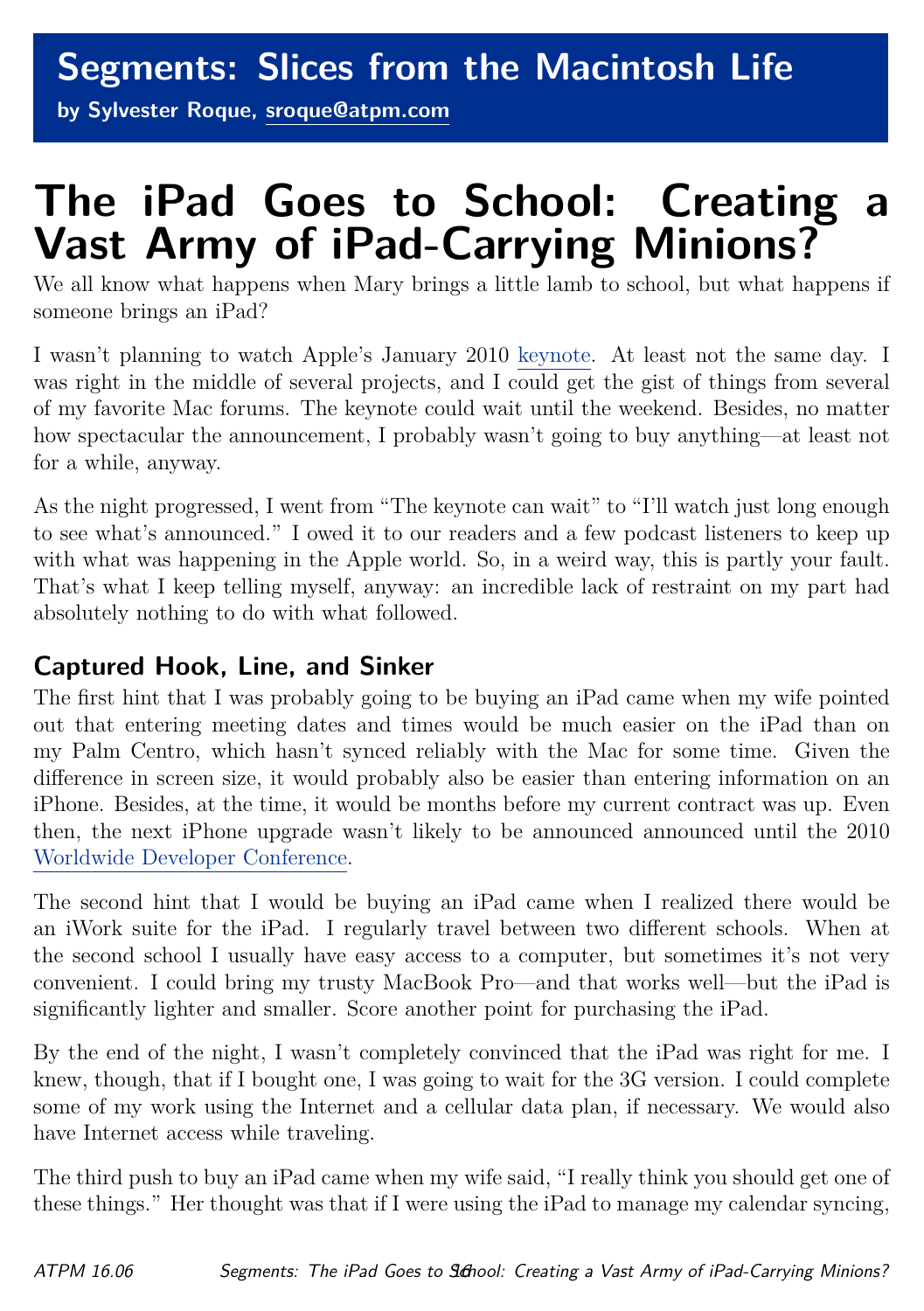I could get by with a cheaper phone when it was time to replace my slowly dying Centro. Even if I ended up with an iPhone, I might be able to get by without the top-of-the-line model. What are the odds of that? In either case, I couldn't pass up the opportunity to buy one, so I pre-ordered the first day that it was an option. I splurged a bit and "settled" for the 64 GB 3G version.

During the keynote it had occurred to me that a touch-based interface might be very useful in education, but how much useful software was really out there for kids to use? When a colleague told me how little trouble her daughter had using some of the educational games available for the iPhone, I started to wonder how easy a time my students would have learning the iPad interface. I was pretty sure they would catch on quickly. By this point, I had also seen [this video,](http://www.youtube.com/watch?v=pT4EbM7dCMs) but the only way to find out was to wait for the iPad to arrive and take it to school.

I think while I was waiting for my iPad to arrive, someone at Apple decided to tease me a bit. A day or so before the Wi-Fi models hit the stores, I received an e-mail from Apple complete with a FedEx tracking number. For a few minutes, I was excited until I realized that this couldn't be the delivery notice for my iPad. The 3G models weren't scheduled to ship for at least another month. The tracking number was in fact for the iPad case I had ordered. It would arrive before the iPad.

A few weeks later, I received another e-mail from Apple. No, it wasn't the tracking number for my iPad. This time it was merely to inform me that the iPad would ship as scheduled. No mention of the shipping date though. Are these people trying to torture me, or what?

### **The iPad Goes to School**

Thanks to the pre-order, my iPad was delivered the same Friday they hit the stores, and I spent the next several days experimenting with it. Although I took it to work the following Monday, no students got to use it since I hadn't really loaded anything really interesting yet. No point in showing it to them until I have something interesting to show. Although I was really looking for phonics software, it would take some time to find the software I wanted. In the meantime I downloaded [Music Studio Suite.](http://pxing-studio.com/Apps.html)

Over the next several days, in the rare free moments, I showed the iPad and that music program to several students. Each time, I showed them the iPad once, demonstrated how the program worked once, then turned the iPad off to see if they could remember how things worked. Every student, from preschoolers upward, had no problem whatsoever starting the iPad, finding the program, and interacting with it appropriately. There's been a definite "wow" factor all the way around.

### **Building an iPad Army**

Over the next several days, I added a few other programs such as [iTouchiLearn Words,](http://itunes.com/app/itouchilearnwords) [Word Magic,](http://www.anusen.com/iphone/iphone_wordmagic.html) [SightWords,](http://www.braincounts.com/BrainGames/ABCPhonicsSightWords.aspx?HD) and [Bookworm](http://www.popcap.com/games/iphone/bookworm) to the iPad, among other things. The Monday after Mother's Day, my nephew asked to see the iPad while we were in the car on the way home. The next day, I was in the hallway at school when he was waiting to be picked up.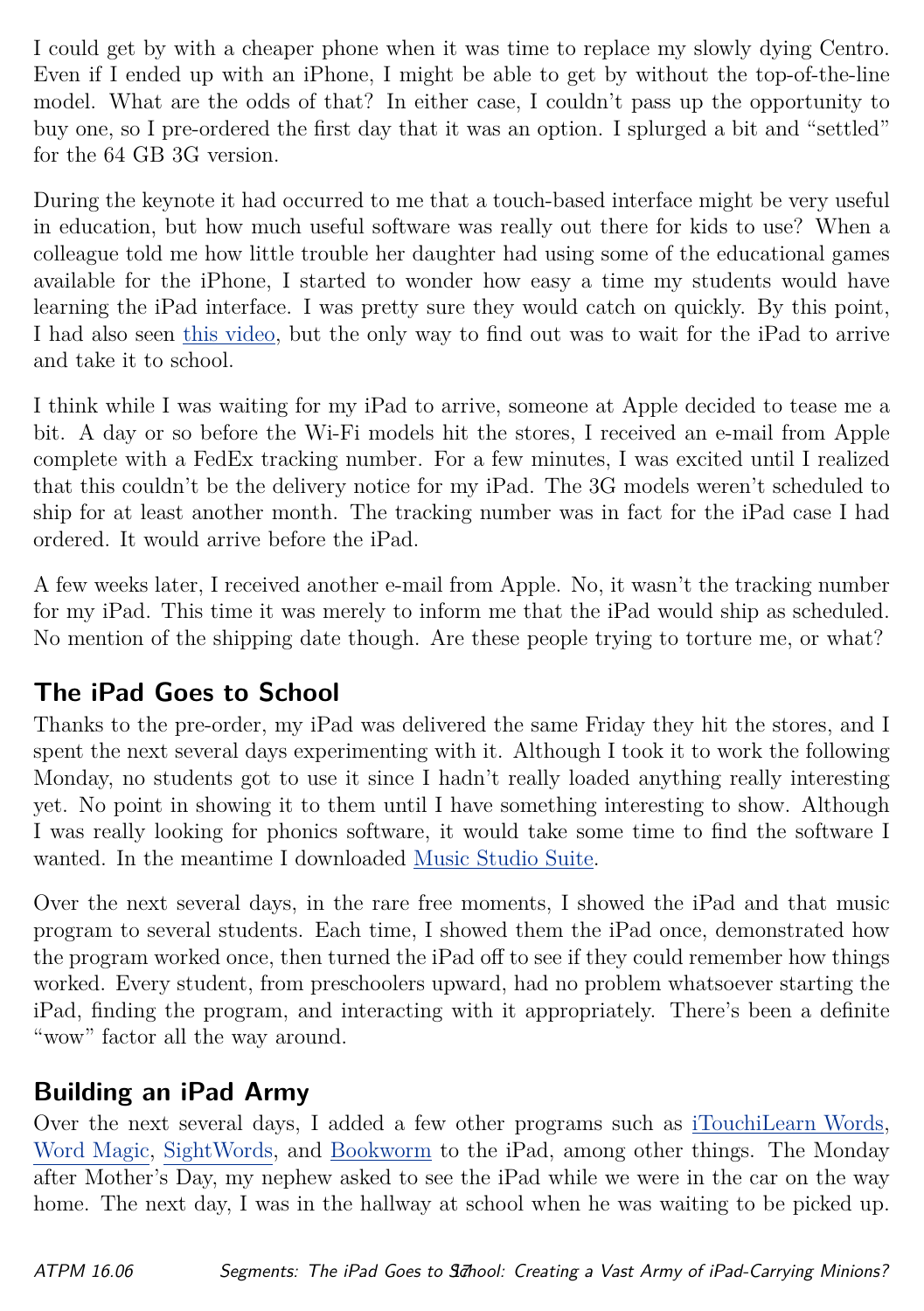By now, the iPad was virtually attached to my left arm so he knew I had it. I let him use it with the understanding that if anything happened to it, he was in *deep* trouble.

Over the next 20 minutes or so, something interesting happened. Several other students shortly gathered around looking at the iPad. One of the students in the crowd asked if he could "see" it, and several others asked the same question. When I told them they had to share the iPad without arguing, they worked it out without any intervention from me. Each time I have been out there at the end of the day, the same thing has happened. It starts out with one student asking to "see" the iPad, and before you know it a dozen or so kids will have gathered around, all interested in "seeing" the iPad.

About a week ago, I added [Bejeweled2](http://www.popcap.com/games/iphone/bejeweled2) to my collection of iPad apps and noticed something else interesting. Some of the students will choose to play Bejeweled when it is their turn, but others choose one of the word games. If the first person chooses a word game to play, chances are the group will continue with that game. They've figured out pretty quickly that they don't have time to switch games on every turn. If they do, someone won't get a turn and will be very upset.

### **Staff Reactions**

Reactions from my co-workers have been pretty interesting as well. I generally get asked if it is a cell phone or where I got it. One or two people have asked whether it is a computer, and only one has asked it you can run Windows or Office on it. While experimenting with the virtual keyboard, one of the teachers left this message:

Hello Mr. Roque. How is your day? This is soooooooo cooolllllll!!!!!! Can I have your iPad, please?

Obviously, she was just a tad excited.

The one negative reaction from some of the teachers has been cost. At this point, they just can't justify the cost of the 64 GB 3G model (\$829). I get the definite feeling that if the price were to come down a bit, almost every adult I have shown this to would have one. We can only hope, right?

### **Summer iPad Projects**

As I write this, the end of the school year is approaching, so I have a couple summer projects in mind. I won't be giving up Mac projects, but these projects all seem to involve the iPad.

First, I want to add some additional software and make a few other changes so the iPad can be used effectively as a learning center in the classroom. That will involve removing or disabling some of the potential distractions that come as part of the iPad. Let's face it: who hasn't been distracted by YouTube?

Second, I would like to experiment with using the iPad as a remote control for our media setup. I'd like to be able to create a custom button layout that has the functions I use all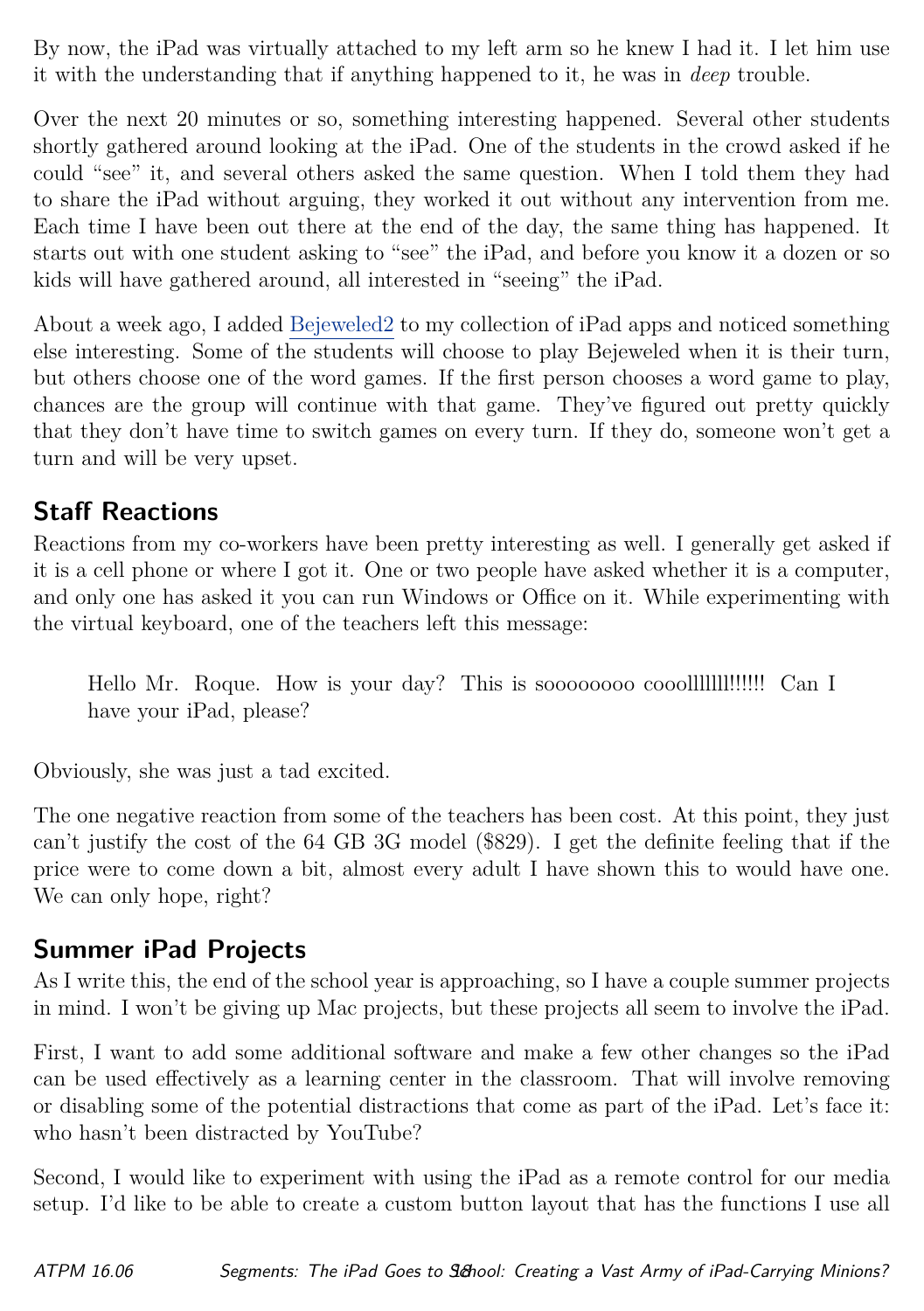the time highly visible. Since I already have the iPad, this would be cheaper and perhaps more versatile than most of the tabletop remotes on the market. While I am at it, I might as well make it possible for my iPad to control our currently headless media Mac.

Third, in the course of work, I sometimes find it necessary to record a child's statement verbatim as part of testing. Some children don't like to wait long enough for me to do that. I think I can basically use the iPad as a recorder, then transcribe the sentences after testing is completed.

### **Final Thoughts**

Lots of other projects have occurred to me in the last few weeks, but these should be enough to keep me busy for a while. Most of the projects will make use of the iPad to one extent or another. Don't worry, though—I have no intention of abandoning Mac-only projects. If you're interested in the projects, let me know and I will keep you posted on my progress.

Copyright © 2010 [Sylvester Roque.](mailto:sroque@atpm.com) The Segments section is open to anyone. If you have something interesting to say about life with your Mac, write us.

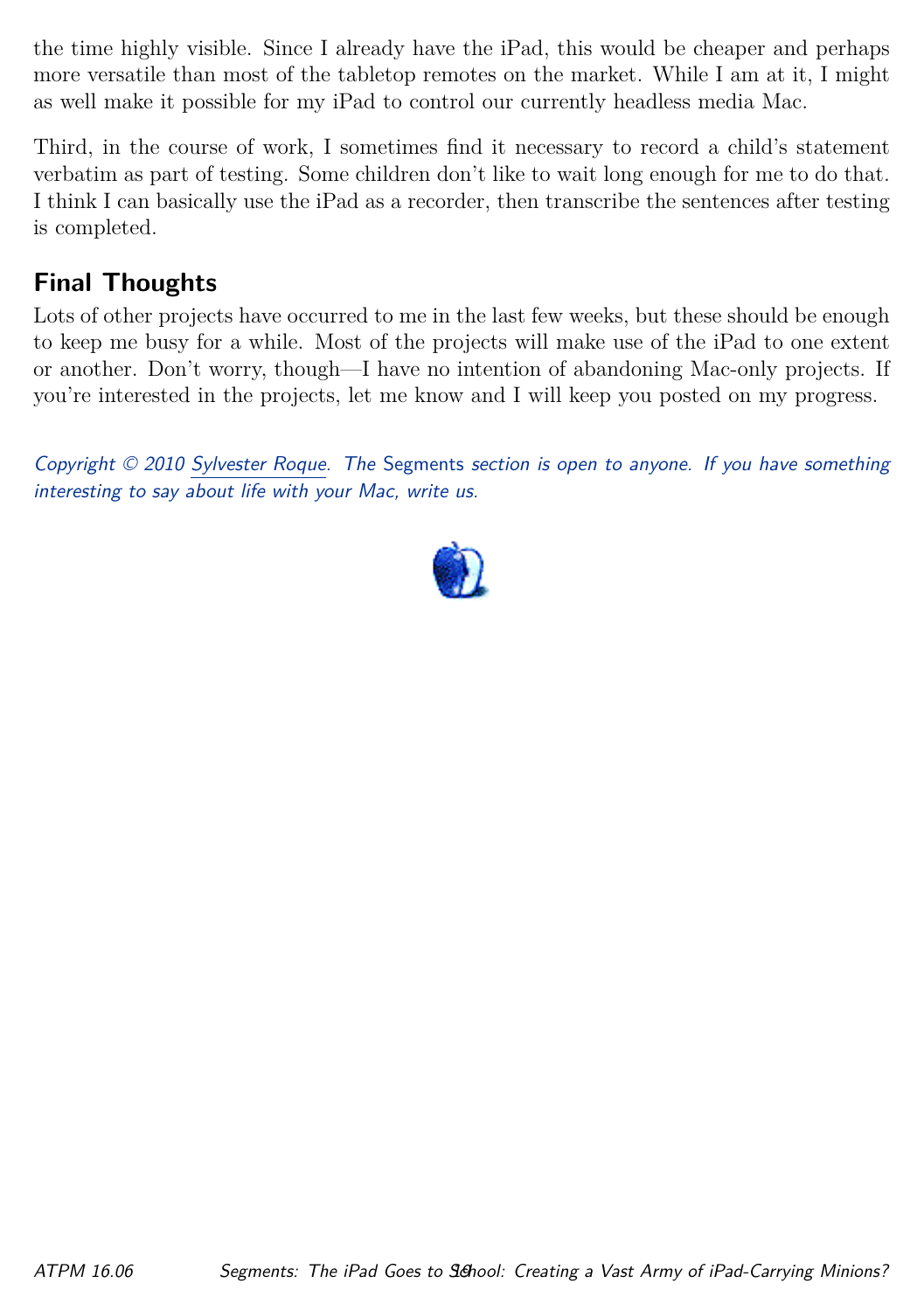**by Frank H. Wu, [fwu@atpm.com](mailto:fwu@atpm.com)**

### **To iPad or Not to iPad?**

The other day, I was roasted when I left a long-time volunteer role. My colleagues had had an artist prepare a caricature of me, with that perspective that makes one's head enormous on top of a foreshortened body, showing me holding my laptop computer. In their remarks for the evening, they joked about how I was never without the MacBook in front of me, paying enough attention I'd send notes from the discussion as it was proceeding. While my friends were accepting, perhaps they should not have been so tolerant.

Psychologists inform us that our communications are about everything else beyond what we actually say explicitly: eye contact, facial gestures, body language, and other cues so subtle that we ourselves may not be aware of what we are signaling. I try to remember that every time I am tempted, as I often am, to multitask during a meeting. We may live in an era of new social norms. Children are becoming more accustomed to digital interactions that live ones. But a leader must have gravitas. The person who is in charge is not the person taking notes. Even if you are using a device for a good reason, such as checking up on information related to the matters under consideration, you are being rude to everyone else around you. Paper and pen are acceptable, but their digital counterparts are not—at this point, anyway.

The iPad prompts such reflections. It is so portable, with the capability for turning on instantly, terrific battery life, and a virtual keyboard that actually works, that the urge is overwhelming. Paired with a Bluetooth keyboard, the generic Apple model rather than the iPad version, it is possible to be discreet—at least much more so than with a full-size laptop on the desk. You can have the iPad in your lap or horizontal in front of you. With the full complement of apps and a little advance preparation to load up what you need (e.g., documents to edit), you can rely on the iPad by itself. Best of all for purposes of remaining on good terms with your peers, you can look at them and they can see you. It's even better than an iPhone, because you don't have to glance down at the device.

Nonetheless, I am uncertain about whether to embrace the iPad and everything it stands for. It is still such a novelty. When you are out and about, strangers ask how it is and whether you like it. My standard response, especially if my wife is accompanying me, has been, "It's better than human interaction."

Of course, as good a line as that might be, it isn't so. I was at church recently, and I saw a man in the pew in front of me playing with his iPhone during the service. He wasn't even doing anything worthwhile; he was merely playing a game. Although I may be willing to sneak a glance at e-mail in many contexts, even I wouldn't dare, regardless of whether anyone were watching, do that while people were praying. There isn't any point to being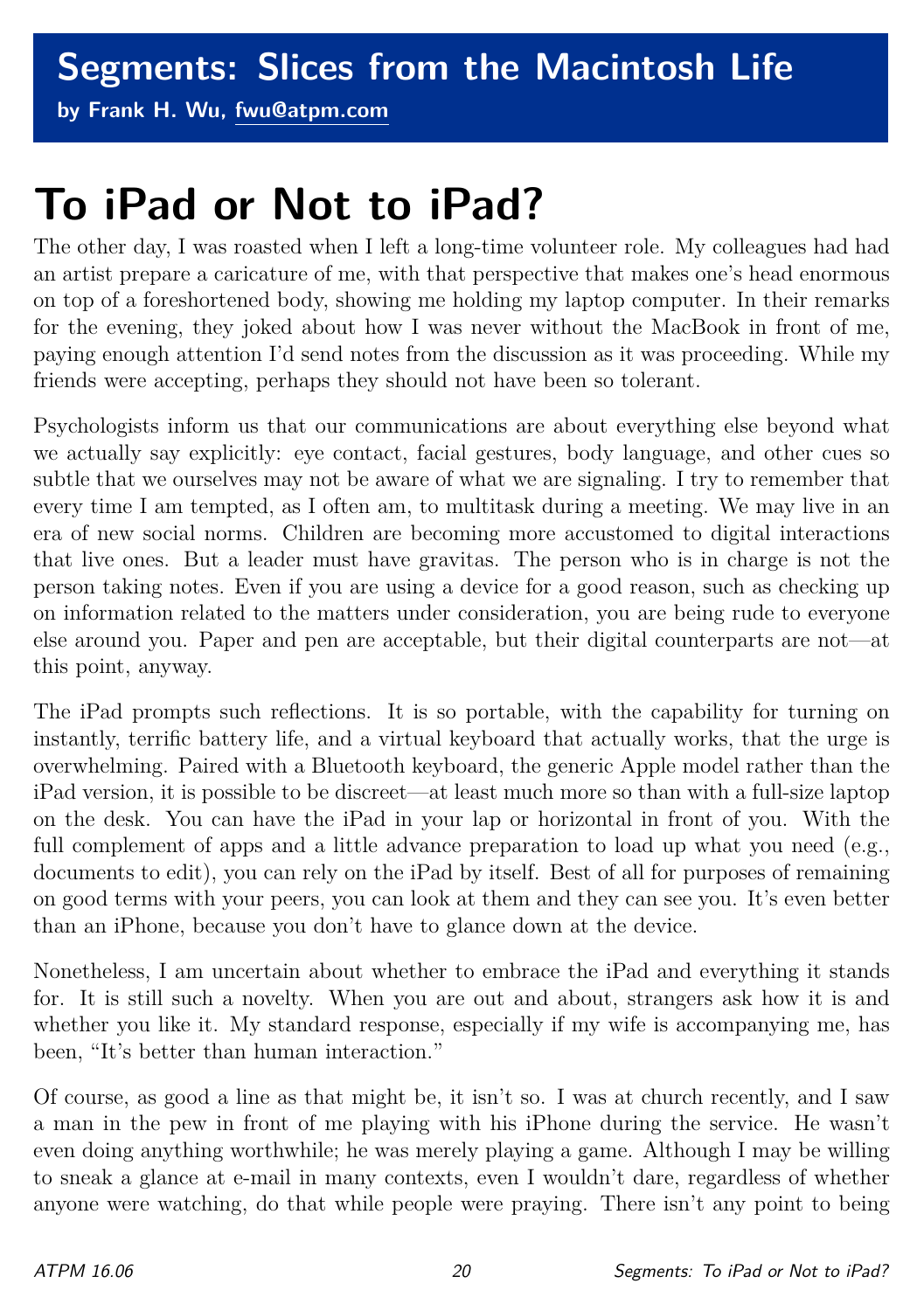someplace if you aren't really there. Like standing up straight, resisting the lure of shiny devices builds character.

Thus, ironically, even as I have received an iPad and decided it is indispensable, I also have realized that I must have the discipline to leave it alone.

Copyright © 2010 [Frank H. Wu.](mailto:fwu@atpm.com) The Segments section is open to anyone. If you have something interesting to say about life with your Mac, write us.

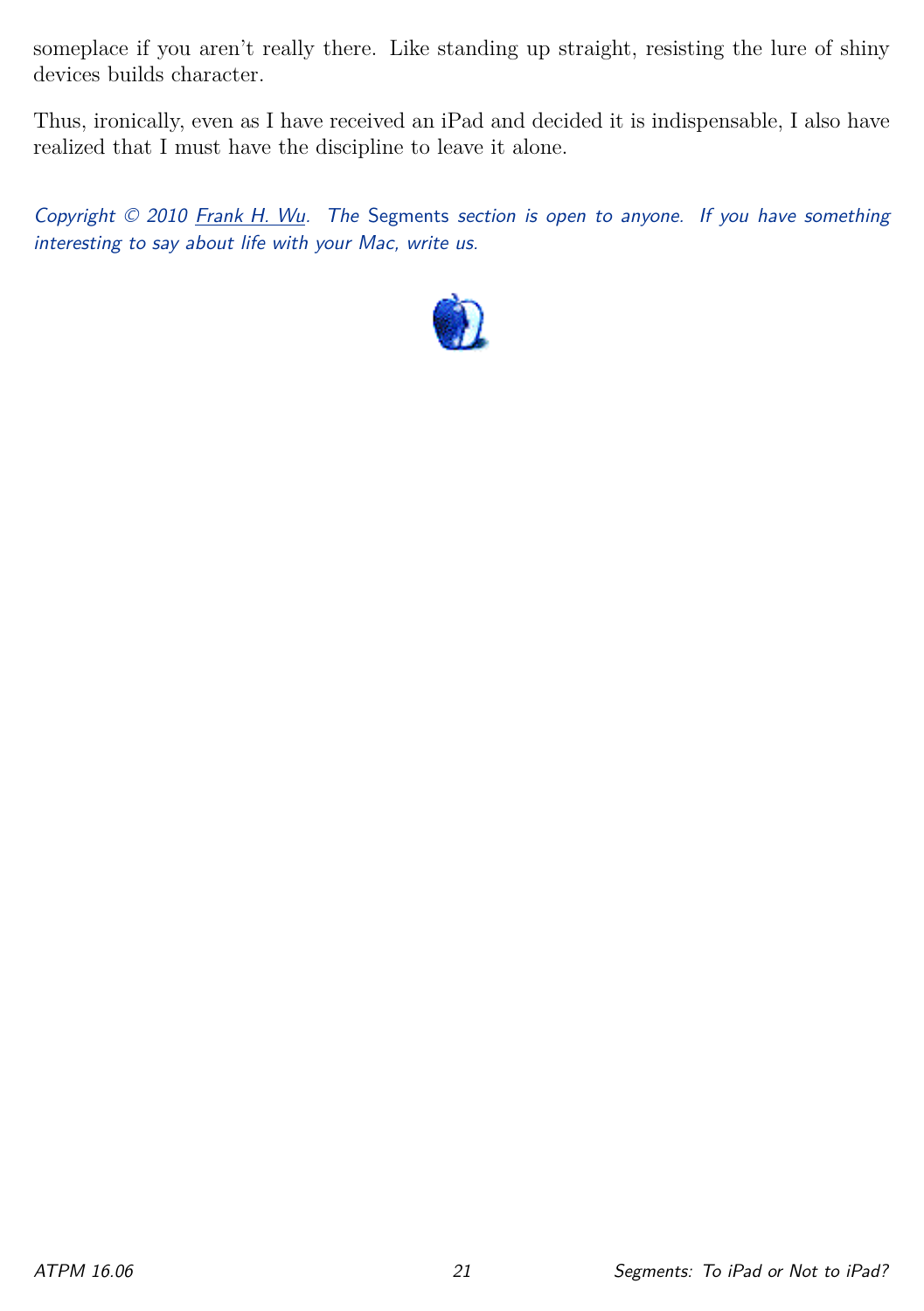## **Desktop Pictures**

**by Lee Bennett, [lbennett@atpm.com](mailto:lbennett@atpm.com)**

### **Space Shuttle Smoke**

We need new desktop pictures each month. [Write](mailto:editor@atpm.com) to us!

### **[This Month's Desktop Pictures](http://www.atpm.com/16.06/shuttle-smoke/)**

After the Space Shuttle Discovery STS-131 launched on April 5, 2010, the early morning air currents shaped the smoke left behind into intriguing patterns, and the rising sun lit the underside in varying shades of color. Lee Bennett captured some of these patterns with a Nikon D90 and performed some color boosting in Adobe Photoshop CS4.



[View Pictures](http://www.atpm.com/16.06/shuttle-smoke/)

### **Contributing Your Own Desktop Pictures**

If you have a picture, whether a small series or just one fabulous or funny shot, please send it to [editor@atpm.com](mailto:editor@atpm.com) and we'll consider publishing it in next month's issue.

### **Previous Months' Desktop Pictures**

Pictures from previous months are listed in the desktop pictures [archives.](http://www.atpm.com/Back/desktop-pictures.shtml)

### **Downloading All the Pictures at Once**

Some browsers can download an entire set of desktop pictures at once.

**Safari** Use [this Automator workflow.](http://automator.us/examples-02.html)

**iCab** Use the Download command to "Download all linked files in same folder" and configure the limits to download only the linked images.

**OmniWeb** Choose "Save Linked ⊳ Images..." from the File menu.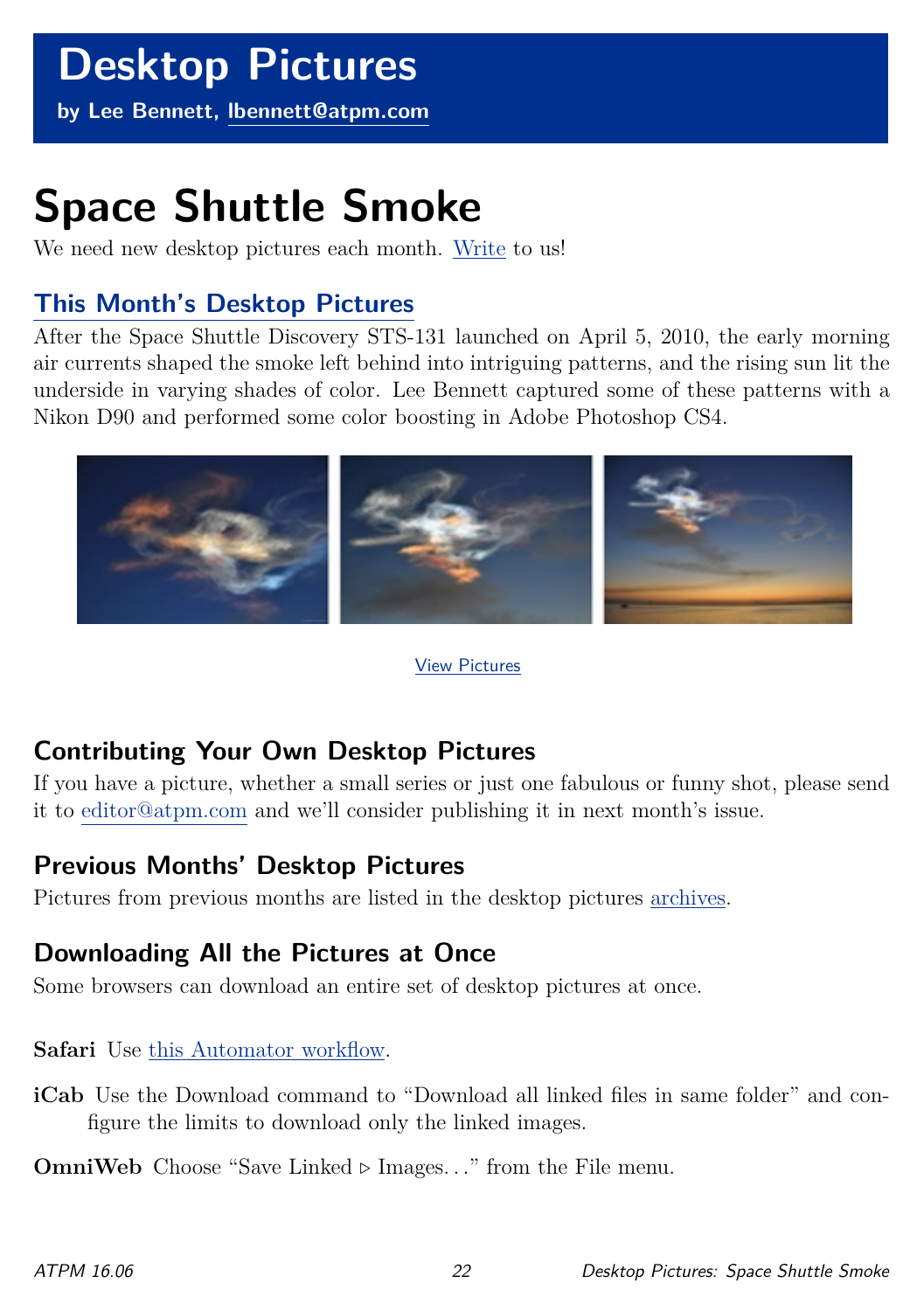### **Placing Desktop Pictures**

### **Mac OS X 10.3.x Through 10.6.x**

Choose "System Preferences*. . .*" from the Apple menu, click the "Desktop & Screen Saver" button, then choose the Desktop tab. In the left-side menu, select the desktop pictures folder you want to use.

You can also use the pictures with Mac OS X's built-in screen saver. Select the Screen Saver tab which is also in the "Desktop & Screen Saver" System Preferences pane. If you put the ATPM pictures in your Pictures folder, click on the Pictures Folder in the list of screen savers. Otherwise, click Choose Folder to tell the screen saver which pictures to use.

#### **Mac OS X 10.1.x and 10.2.x**

Choose "System Preferences*. . .*" from the Apple menu and click the Desktop button. With the pop-up menu, select the desktop pictures folder you want to use.

You can also use the pictures with Mac OS X's built-in screen saver. Choose "System" Preferences..." from the Apple menu. Click the Screen Saver (10.1.x) or Screen Effects (10.2.x) button. Then click on Custom Slide Show in the list of screen savers. If you put the atpm pictures in your Pictures folder, you're all set. Otherwise, click Configure to tell the screen saver which pictures to use.

#### **Mac OS X 10.0.x**

Switch to the Finder. Choose "Preferences*. . .*" from the "Finder" menu. Click on the "Select Picture*. . .*" button on the right. In the Open Panel, select the desktop picture you want to use. The panel defaults to your  $\alpha$ /Library/Desktop Pictures folder. Close the "Finder Preferences" window when you are done.

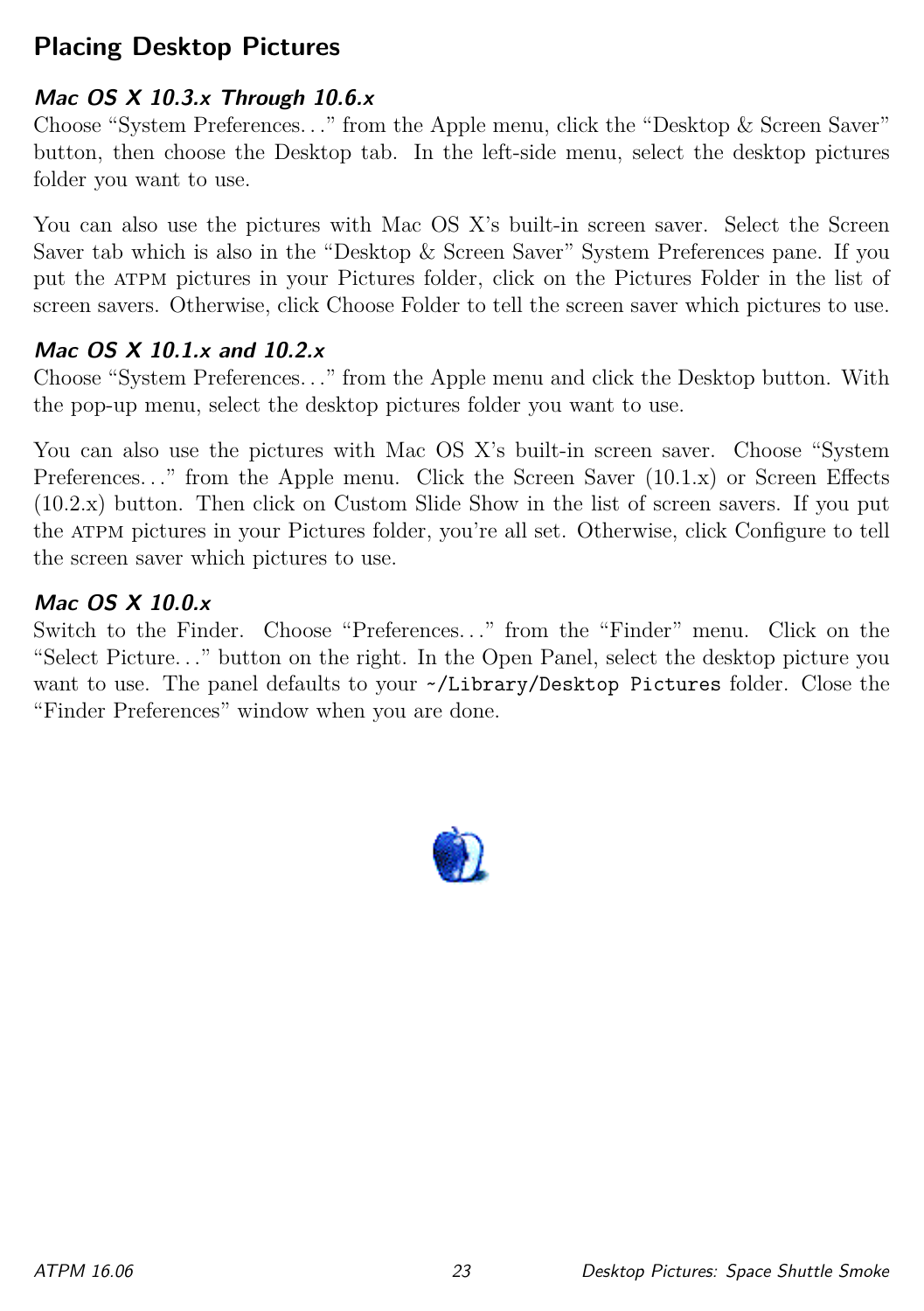### **Marking Territory**



### **Wasting Company Time**

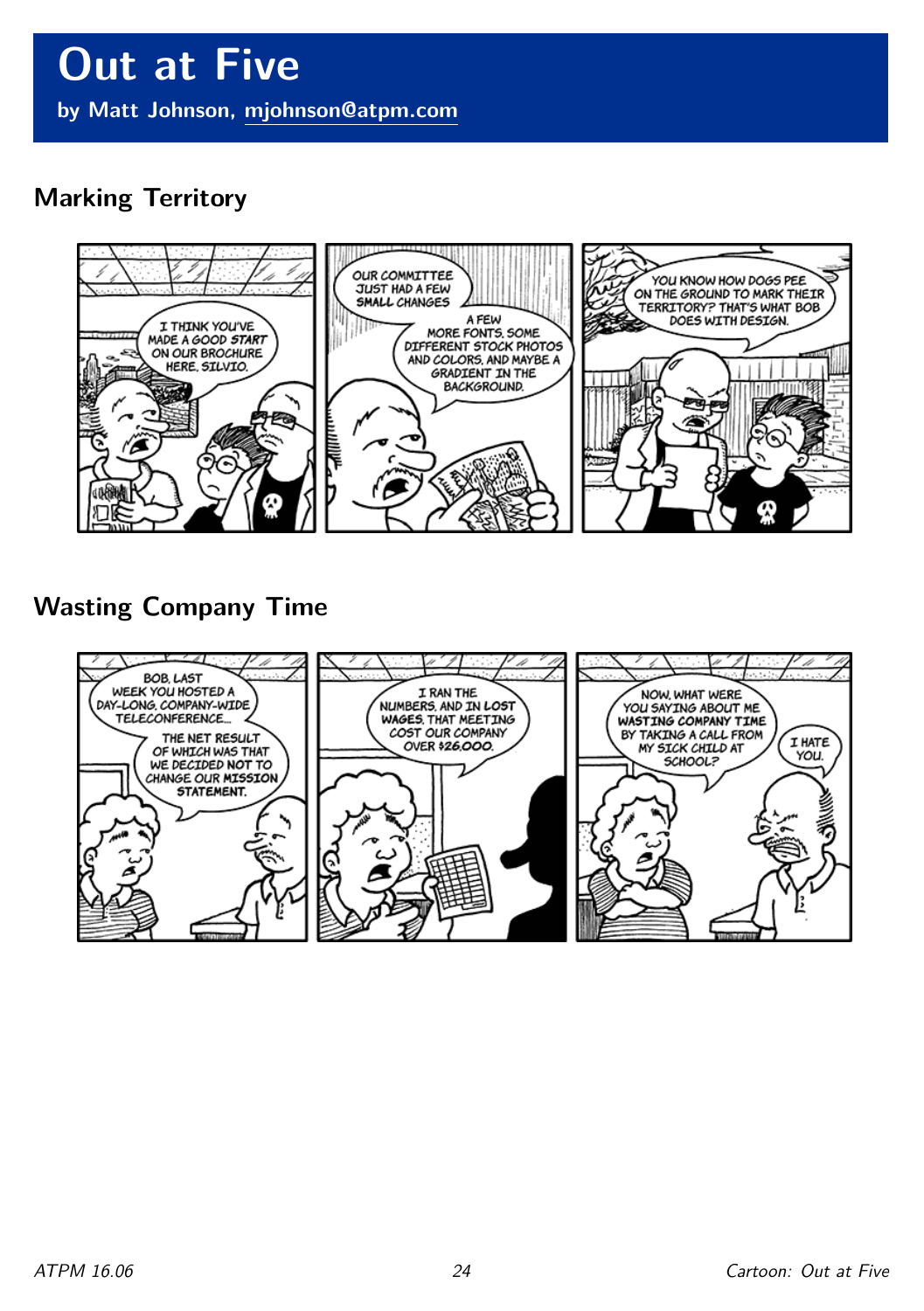### **Working for Free**



#### **Line Two**



### **Married People, Single People**

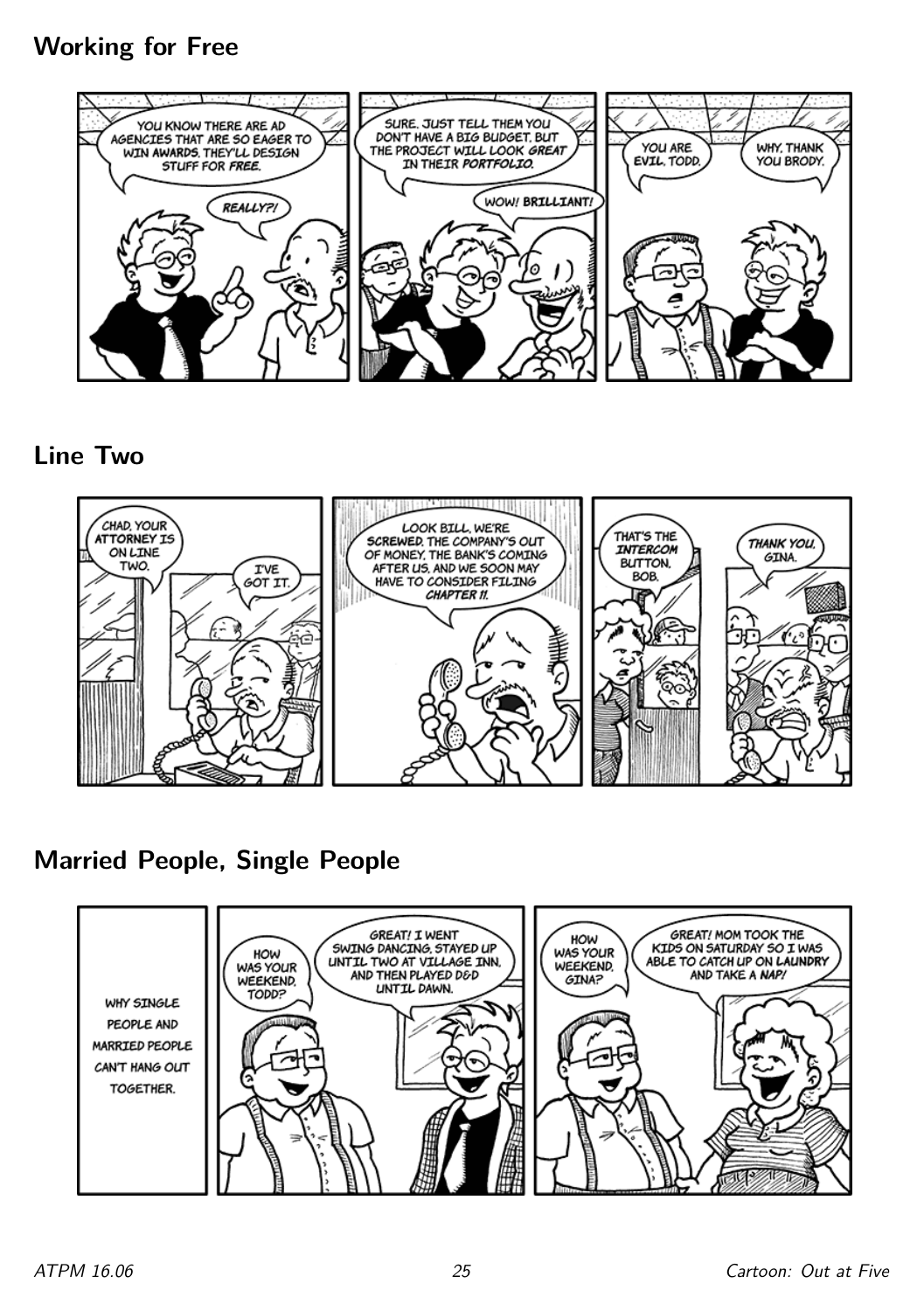### **Early Warning Signs**



### **Business Expense**



**A Few More Changes**

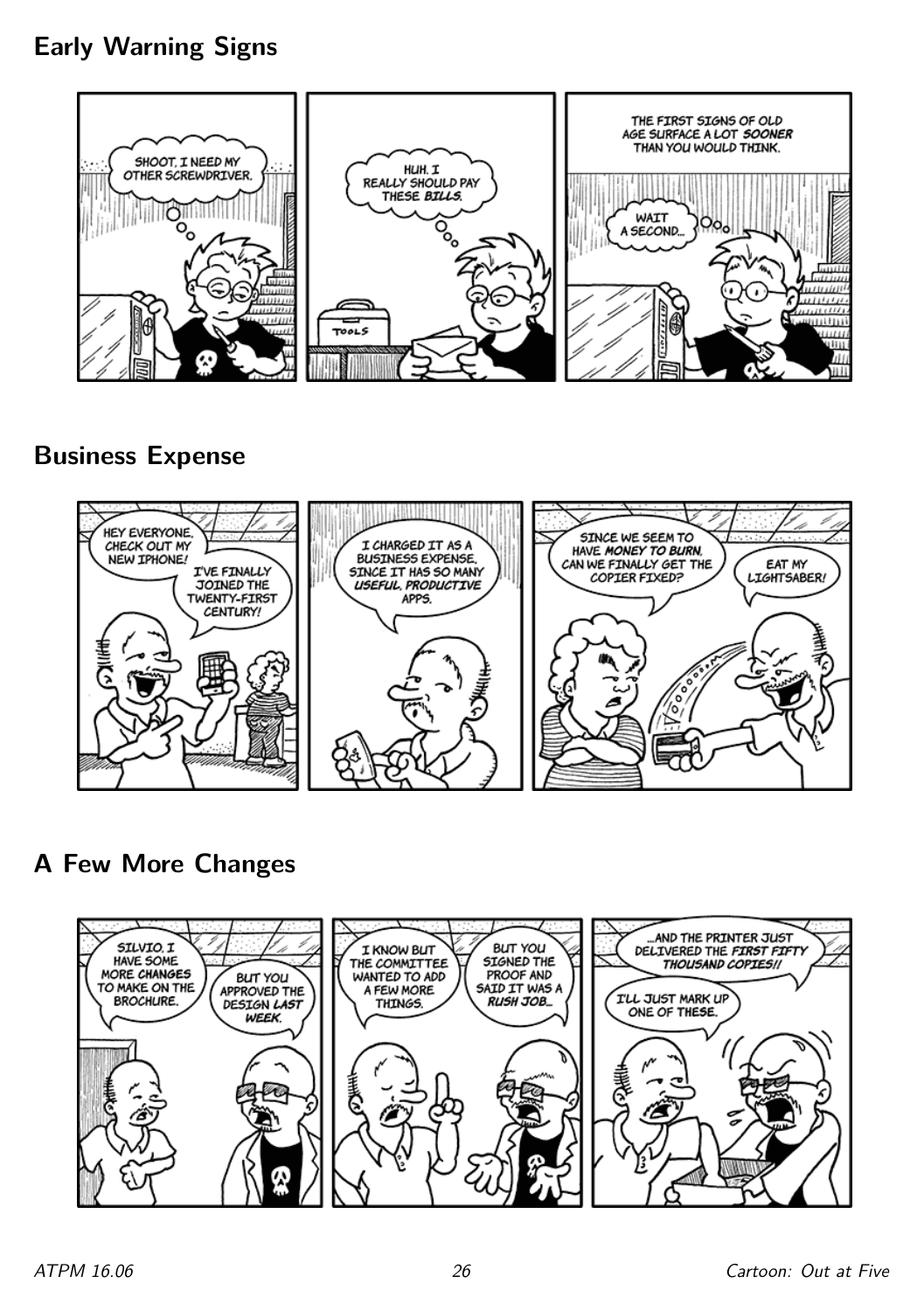### **"Hands On" Test**



Copyright © 2010 Matt Johnson.

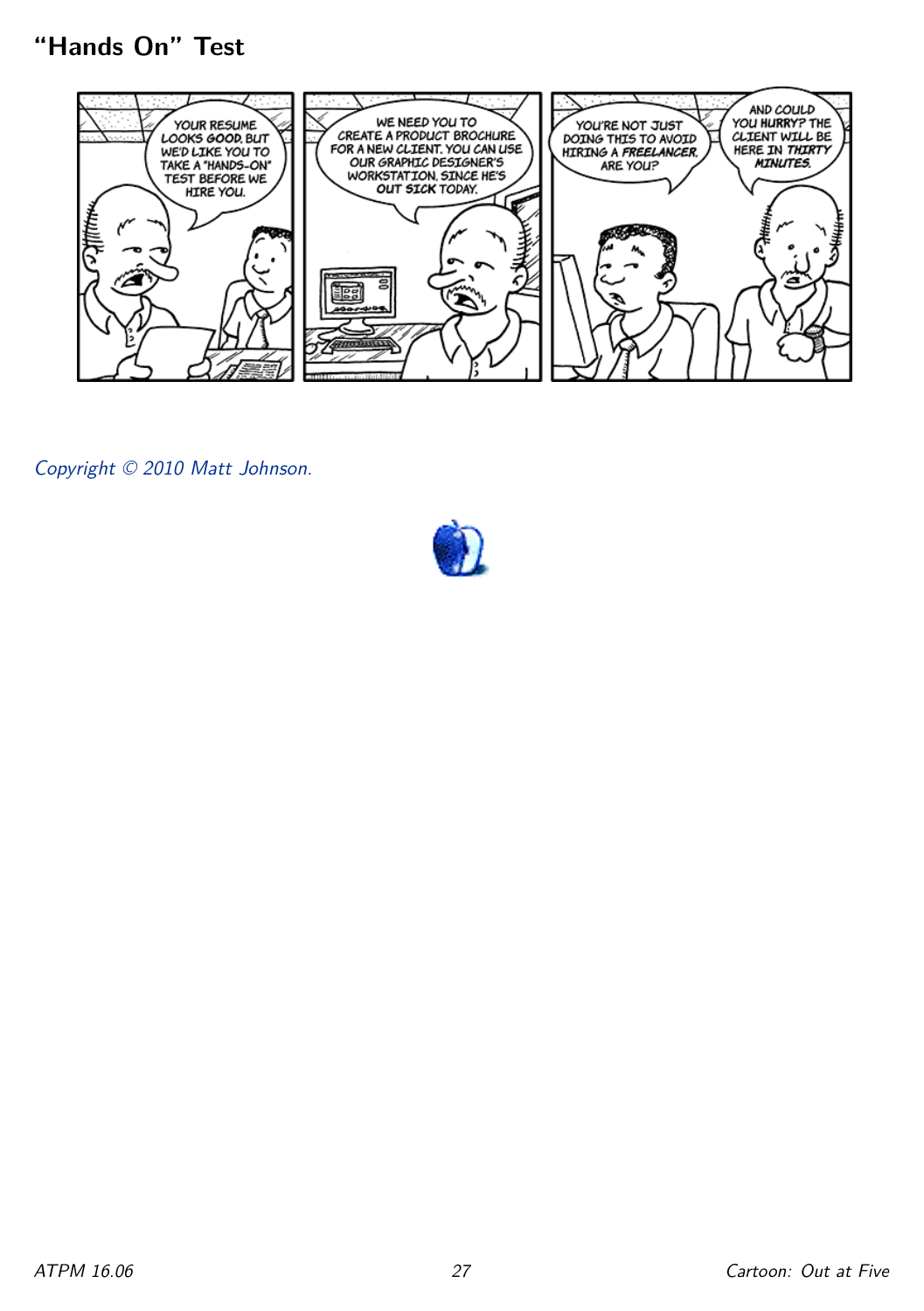### **Accessory Review by Christopher Turner, [cturner@atpm.com](mailto:cturner@atpm.com)**

**Window Mount for Apple iPhone 3G/3GS**

**Function:** Mounts iPhone to a car windshield. **Developer:** [Newer Technology](http://www.newertech.com/products/iphwinmount.php) **Price:** \$20 **Requirements:** iPhone 3G or 3GS. **Trial:** None



The iPhone Window Mount from Newer Technology arrived just in time. I picked it up from my box at a local UPS Store the Saturday morning our older son was commencing a two-day, four-game hockey tournament. This tournament would range all over the northern portion of the Dallas/Fort Worth metroplex, and take us to three different arenas we'd never been to before.

Using the Window Mount is pretty straightforward, as anyone who has used a suction-cup device on their windshield for a GPS unit knows. After a couple of months of use, I have not had any problems with the suction cup not adhering to the windshield.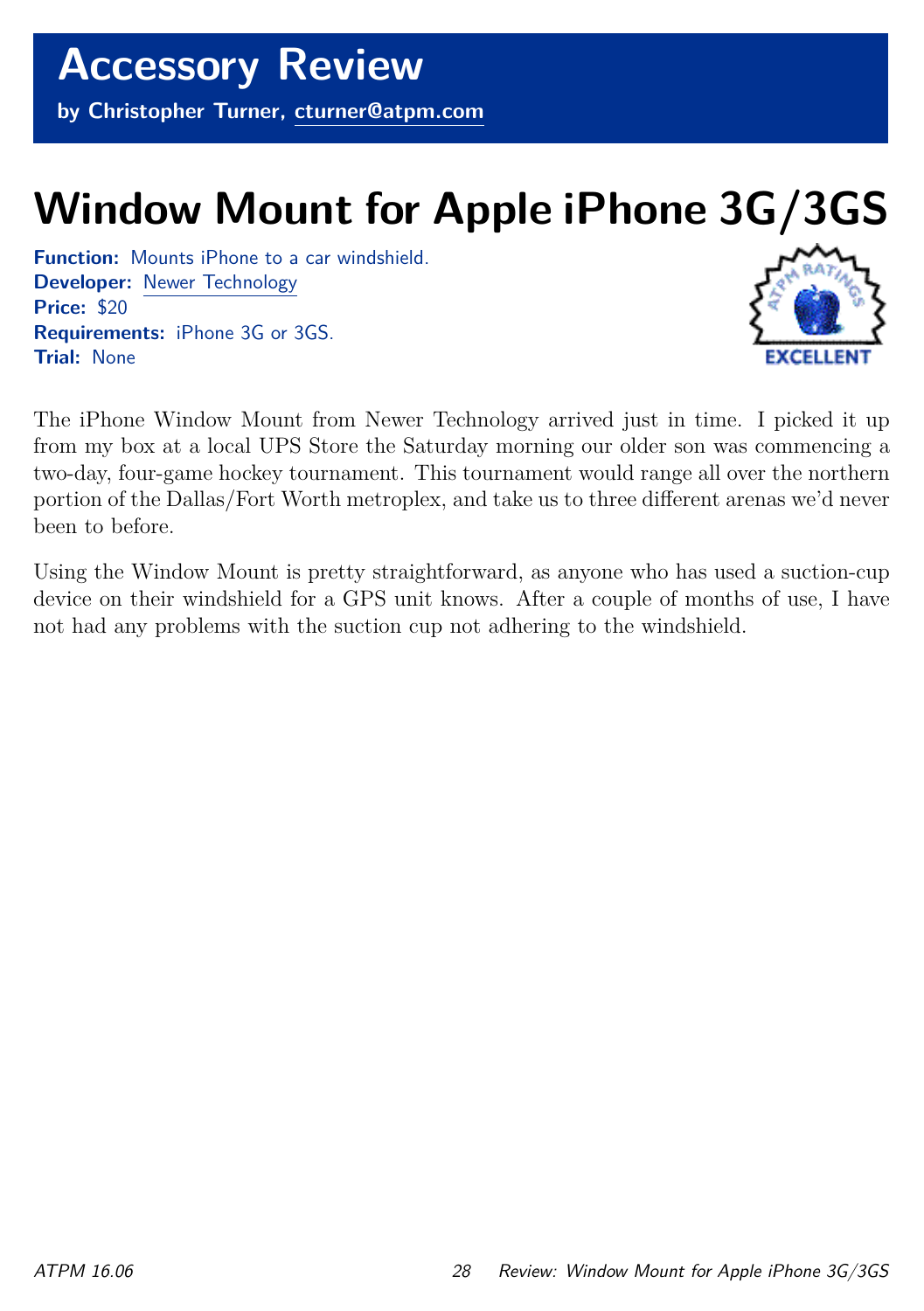

Window Mount ready to accept iPhone.

Newer promises that the Window Mount's flexible neck is "stiffer and more robust" than the competition. While I cannot vouch for the competition, as this is my first window mount, I can say the neck is indeed pretty stiff. Not so stiff that you can't move it, but stiff enough you have to put some effort into doing so. What this translates into is that once you've got the cradle positioned where you want it, you don't have to worry about it, and thus your iPhone, moving about while driving.

Once I had the Window Mount positioned where I wanted it, I popped my iPhone 3G into its cradle, plugged the iPhone into my Honda Pilot's power outlet, and off we went to the first hockey rink.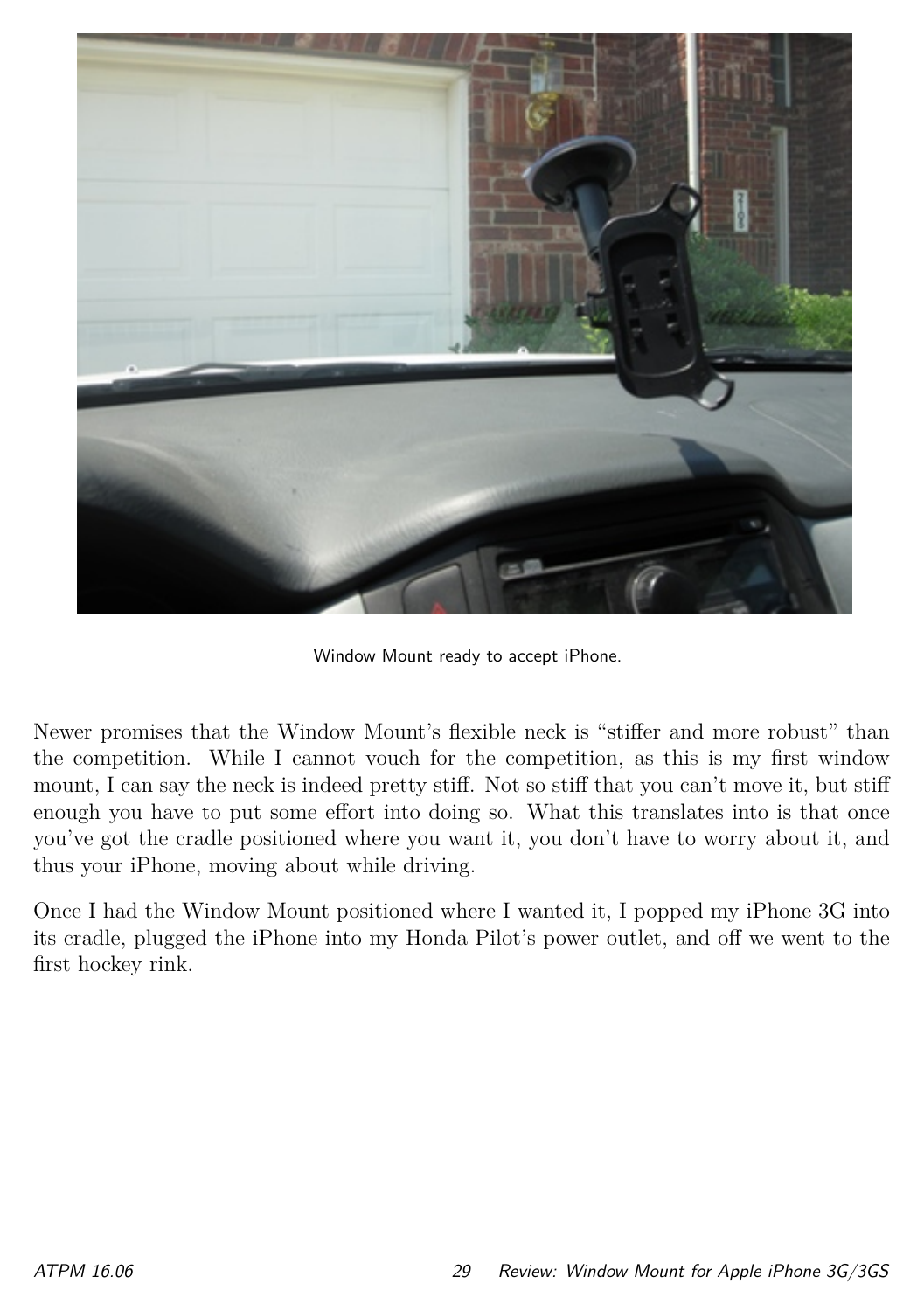

Window Mount with iPhone in "clean" navigation mode.

The Window Mount performed as advertised. Other than normal vibration you would get from an object so mounted in a moving vehicle, there was no travel of the cradle at all. (The stiff-yet-flexible neck at work.) I was able to tap on the iPhone as needed for navigation and iPod controls, with no movement of the cradle at all.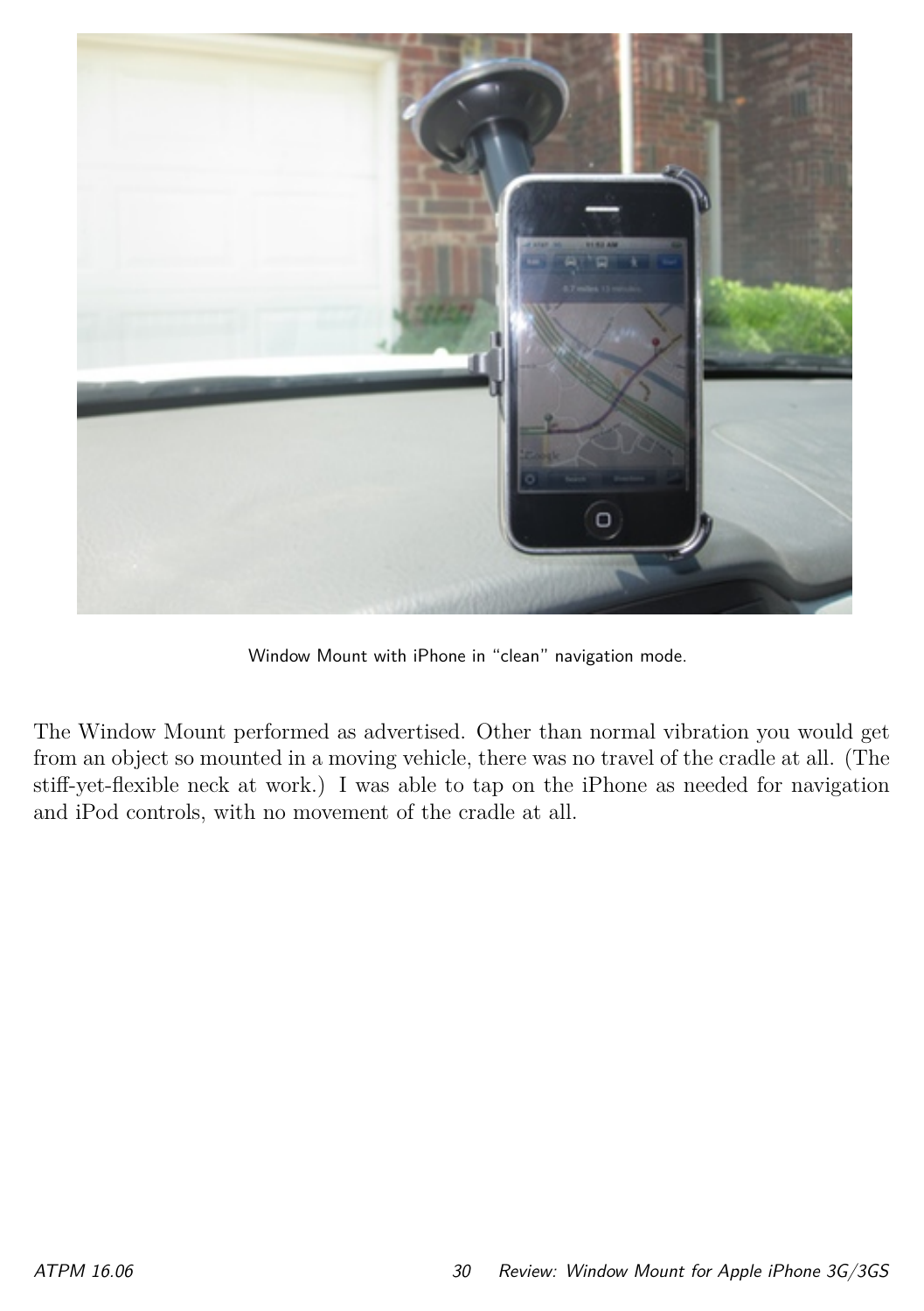

Window Mount in iPod playback mode.

My only complaint about the Window Mount is that you cannot use it with your iPhone in any sort of sleeve or case, not even a relatively thin one like mine. It would be nice to see a future model with adjustable corners, so that one might be able to do so.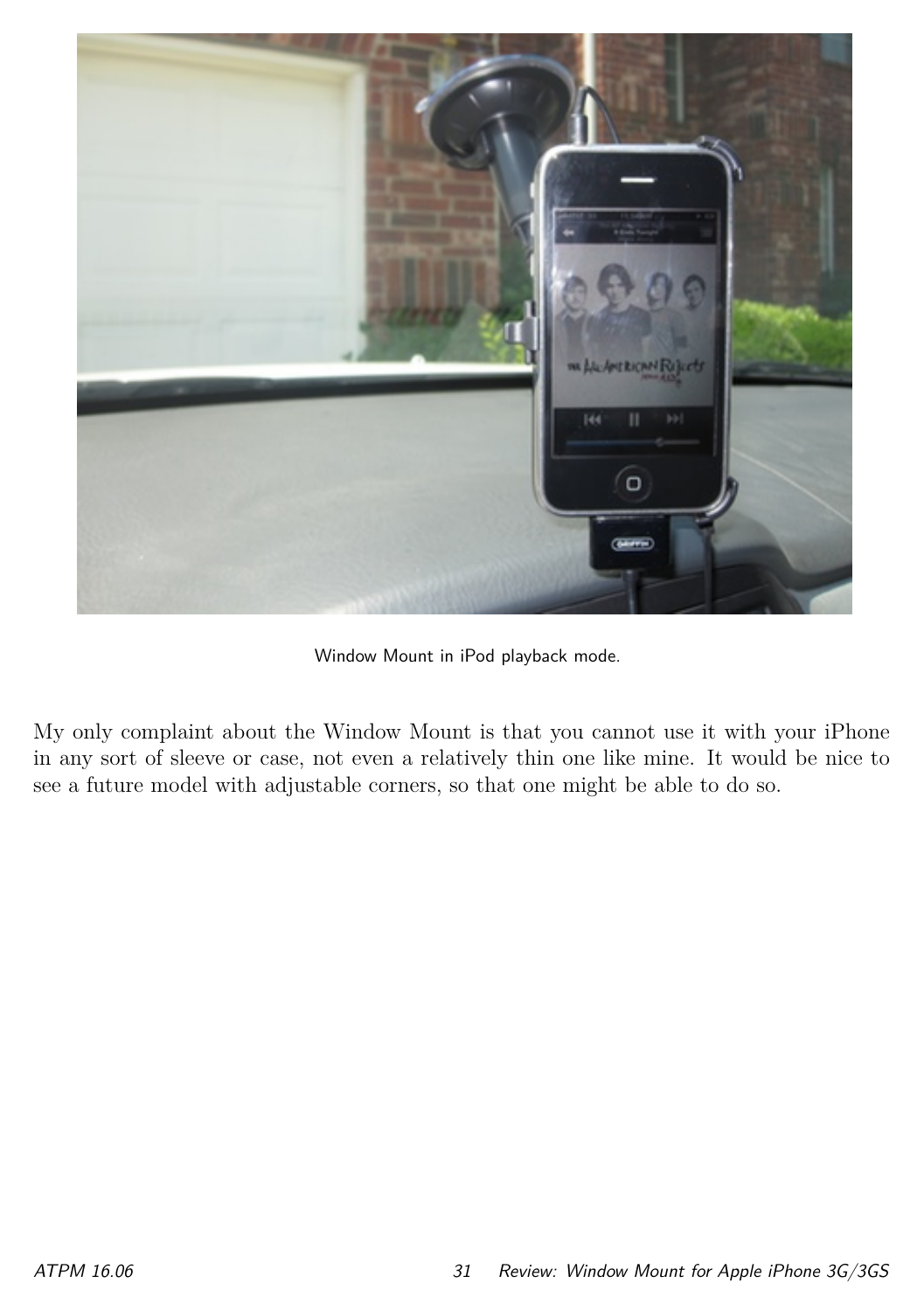

Don't watch movies while you're driving!

As it is, however, the Window Mount performs admirably, and over the two-plus months of usage, I have never been wary of my iPhone while it's been in the cradle. If you find yourself on the road quite a bit, and use your iPhone for just about everything, including navigation, the Window Mount is a must-have accessory.

Copyright © 2010 [Christopher Turner.](mailto:cturner@atpm.com) Reviewing in ATPM is open to anyone. If you're interested, write to us at [reviews@atpm.com.](mailto:reviews@atpm.com)

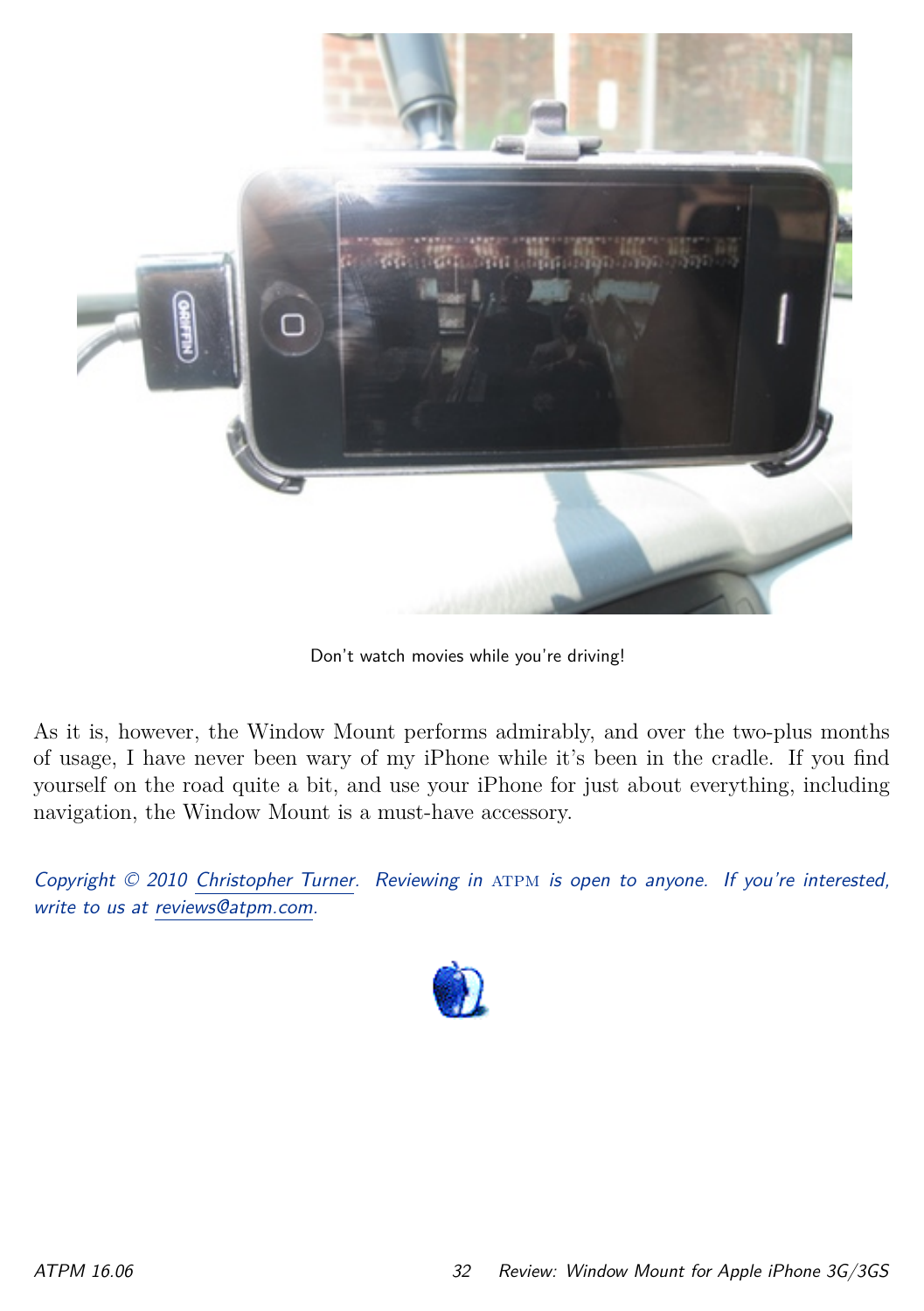### **FAQ: Frequently Asked Questions**

### **What Is ATPM?**

*About This Particular Macintosh* (ATPM) is, among other things, a monthly Internet magazine or "e-zine." ATPM was created to celebrate the personal computing experience. For us this means the most personal of all personal computers—the Apple Macintosh. About This Particular Macintosh is intended to be about your Macintosh, our Macintoshes, and the creative, personal ideas and experiences of everyone who uses a Mac. We hope that we will continue to be faithful to our mission.

### **Are You Looking for New Staff Members?**

atpm is looking to add more regular reviewers to our staff. Though all positions with *About This Particular Macintosh* are volunteer, reviewing is a great way to share your product knowledge and experience with fellow members of the Macintosh community. If you're interested, contact ATPM's Reviews Editor, [Paul Fatula.](mailto:reviews@atpm.com)

#### **How Can I Subscribe to ATPM?**

Visit the [subscriptions page.](http://www.atpm.com/subscribe)

### **Which Format Is Best for Me?**

- The **Online Webzine** edition is for people who want to view ATPM in their Web browser, while connected to the Internet. It provides sharp text, lots of navigation options, and live links to atpm back issues and other Web pages.
- The **Offline** Webzine is an HTML version of ATPM that is formatted for viewing offline and made available in a Mac OS X disk image. The graphics, content, and navigation elements are the same as with the Online Webzine, but you can view it without being connected to the Internet. It requires a Web browser.
- The **Print PDF** edition is saved in Adobe PDF format. It has a two-column layout with smaller text and higher-resolution graphics that are optimized for printing. It may be viewed online in a browser, or downloaded and viewed in Apple's Preview or Adobe Reader on Macintosh or Windows. PDFs may be magnified to any size and searched with ease.
- The **Screen PDF** edition is also saved in Adobe PDF format. It's a one-column layout with larger text that's optimized for reading on-screen.

### **How Can I Submit Cover Art?**

We enjoy the opportunity to display new, original cover art every month. We're also very proud of the people who have come forward to offer us cover art for each issue. If you're a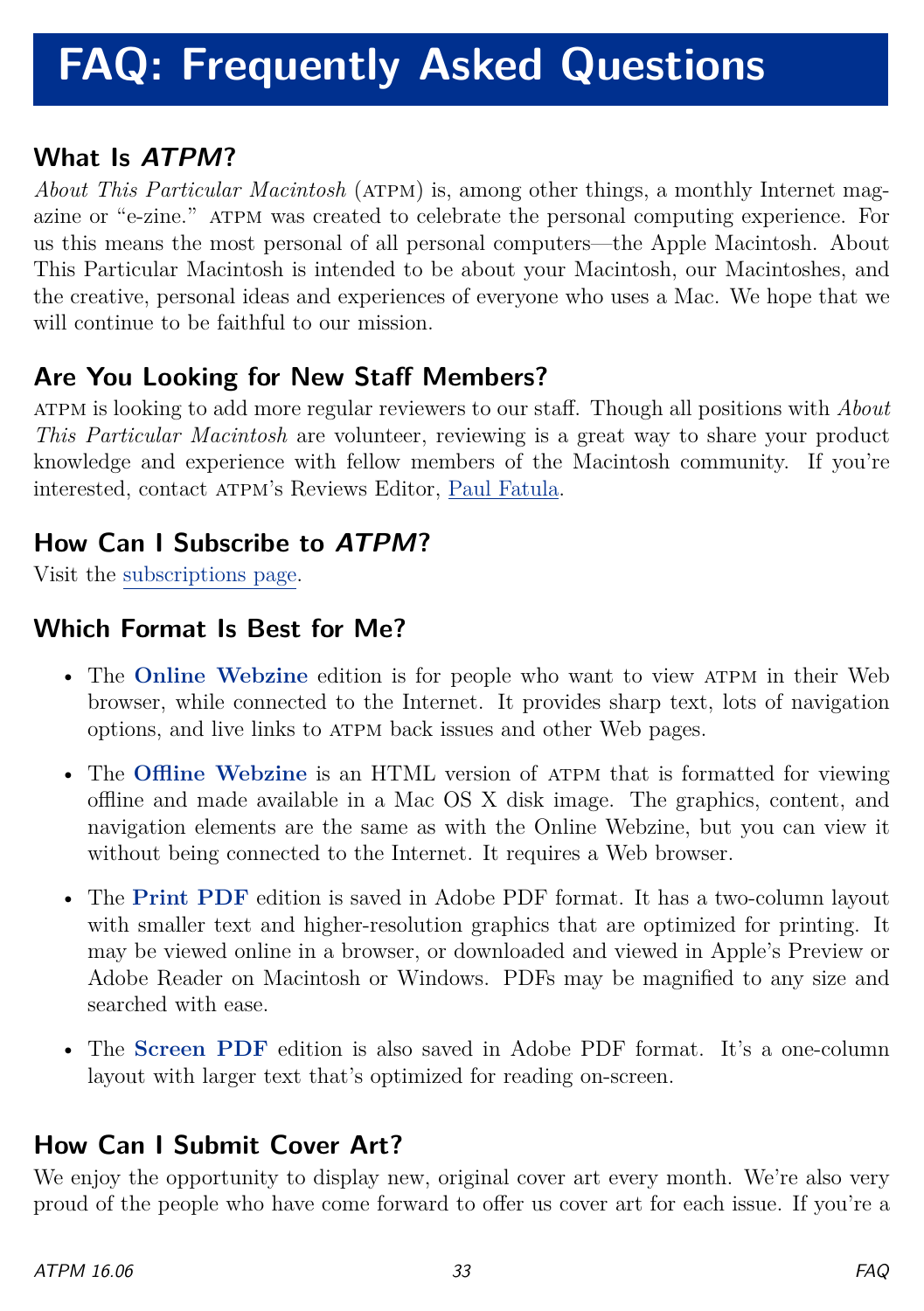Macintosh artist and interested in preparing a cover for ATPM, please e-mail us. The way the process works is pretty simple. As soon as we have a topic or theme for the upcoming issue we let you know about it. Then, it's up to you. We do not pay for cover art but we are an international publication with a broad readership and we give appropriate credit alongside your work. There's space for an e-mail address and a Web page URL, too. Write to [editor@atpm.com](mailto:editor@atpm.com) for more information.

### **How Can I Send a Letter to the Editor?**

Got a comment about an article that you read in ATPM? Is there something you'd like us to write about in a future issue? We'd love to hear from you. Send your e-mail to [editor@atpm.com.](mailto:editor@atpm.com) We often publish the e-mail that comes our way.

### **How Can I Contribute to ATPM?**

There are several sections of ATPM to which readers frequently contribute:

#### **Segments: Slices from the Macintosh Life**

This is one of our most successful spaces and one of our favorite places. We think of it as kind of the ATPM "guest room." This is where we will publish that sentimental Macintosh story that you promised yourself you would one day write. It's that special place in ATPM that's specifically designated for your stories. We'd really like to hear from you. Several Segments contributors have gone on to become ATPM columnists. Send your stuff to [editor@atpm.com.](mailto:editor@atpm.com)

#### **Hardware and Software Reviews**

atpm publishes hardware and software reviews. However, we do things in a rather unique way. Techno-jargon can be useful to engineers but is not always a help to most Mac users. We like reviews that inform our readers about how a particular piece of hardware or software will help their Macintosh lives. We want them to know what works, how it may help them in their work, and how strongly we recommend it. Please contact our [reviews editor,](mailto:reviews@atpm.com) before you begin writing, if you have a piece of hardware or software that you'd like to review.

### **Which Products Have You Reviewed?**

Check our [reviews index](http://www.atpm.com/reviews/) for the complete list.

### **What is Your Rating Scale?**

atpm uses the following ratings (in order from best to worst): Excellent, Very Nice, Good, Okay, Rotten. Products rated Good or better are ones that we recommend. Okay products get the job done. We recommend avoiding Rotten products.

### **Will You Review My Product?**

If you or your company has a product that you'd like to see reviewed, send a copy our way. We're always looking for interesting pieces of software to try out. Contact [reviews@atpm.com](mailto:reviews@atpm.com) for shipping information. You can send press releases to [news@atpm.com.](mailto:news@atpm.com)